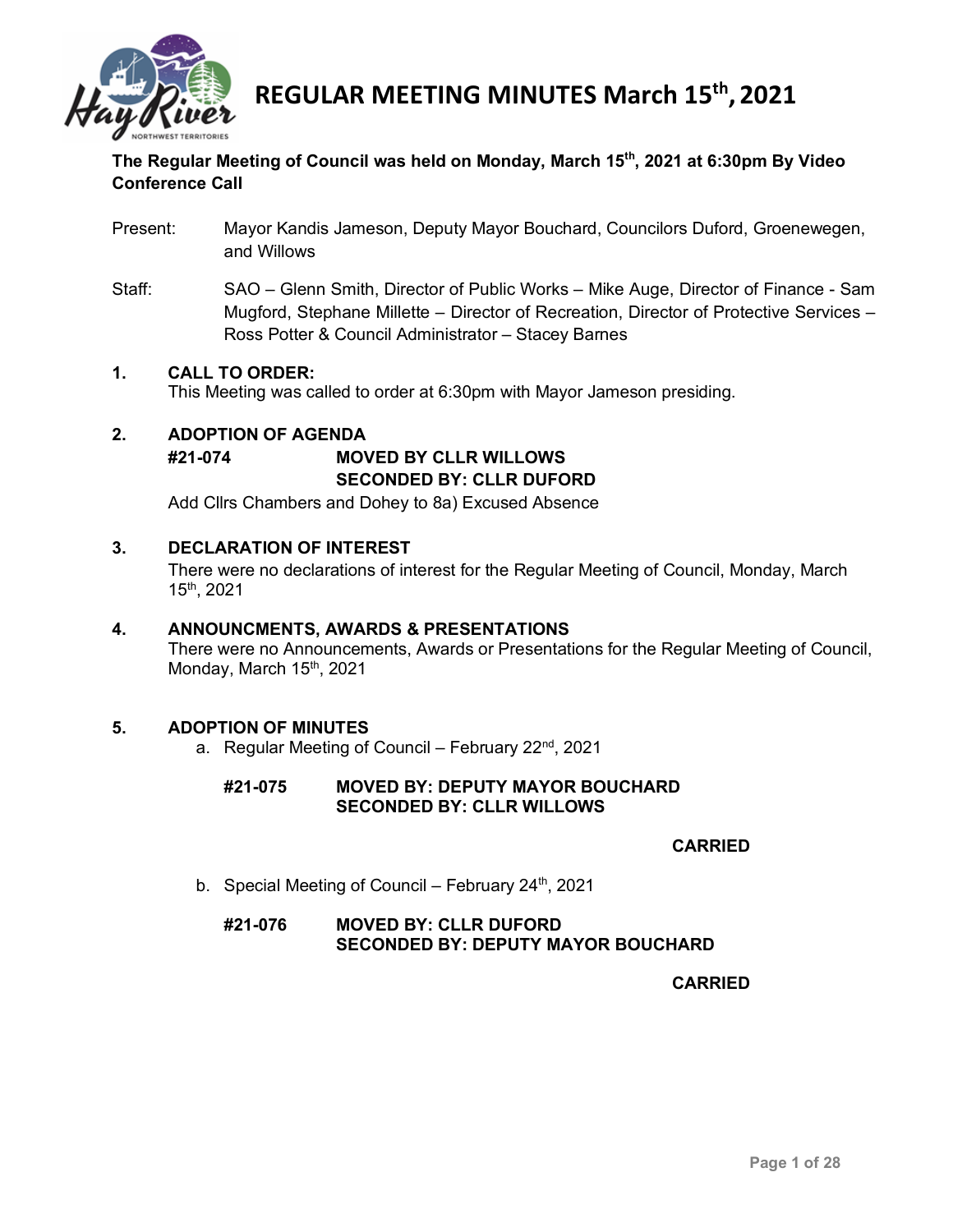

# **6. ADMINISTRATIVE ENQUIRIES**

Director of Finance – Sam Mugford

- Reminder that Business Licenses are due March 31<sup>st</sup>
- Board of Revision was on March  $10<sup>th</sup>$ . We are now on track to levy the property taxes in May
- 2021 Utility rates will be going to the Finance Committee next week
- Year end audit is almost completed. Will take to the Finance Committee in April

Director of Protective Services – Ross Potter

- Breakup Preparations are underway
- Installing EMO equipment this week
- Lake is 2-3 feet higher than normal, and the river is still high. Will do ice measurements mid-April

Deputy Mayor – When does the information packages go out to residents? Potter – Working on a meeting and the packages over the next little while SAO Smith – had our first planning meeting last week, things are well underway

Director of Recreation – Stephane Millette

- First swim lessons are advertised and now open to register
- Swim Club is now resuming
- Increase in family swim times
- Youth programming coming back during spring break for full days
- Once ice is removed there will be multisport drop in
- Submitted a plan to the CPHO for an increase of people on the ice surface and for the use of the Community Centre as an Evacuation Centre in case of breakup flooding
- Approved from the Canada Healthy Community for a Vale Island Multiuse Area as part of the capital plan
- Working on final reporting for March 31<sup>st</sup>
- Recreation Committee meeting on Tuesday at lunch

Deputy Mayor – What cheque did the Town receive at the community centre? Millette – Mackenzie Recreation Association awarded the Town \$4000 for a Community healthy bingo

Deputy Mayor Bouchard – Garbage bins on the airport road at the off-lease dog area are overflowing.

Millette – It will be cleaned up tomorrow

Director of Public Works – Mike Auge

- Snow removal in the downtown core on Tuesday morning
- Warmer temperatures are coming this week to help with snow melt
- Water intake inspection has been completed. Waiting for the report
- Fraser Place meeting on Wednesday at 7pm at the Royal Canadian Legion

Cllr Duford – Many Driveways are too high after recent snow plowing

Deputy Mayor Bouchard – Breakup Preparedness regarding boil water in place yet? Auge – will be coming up with a plan with SAO Smith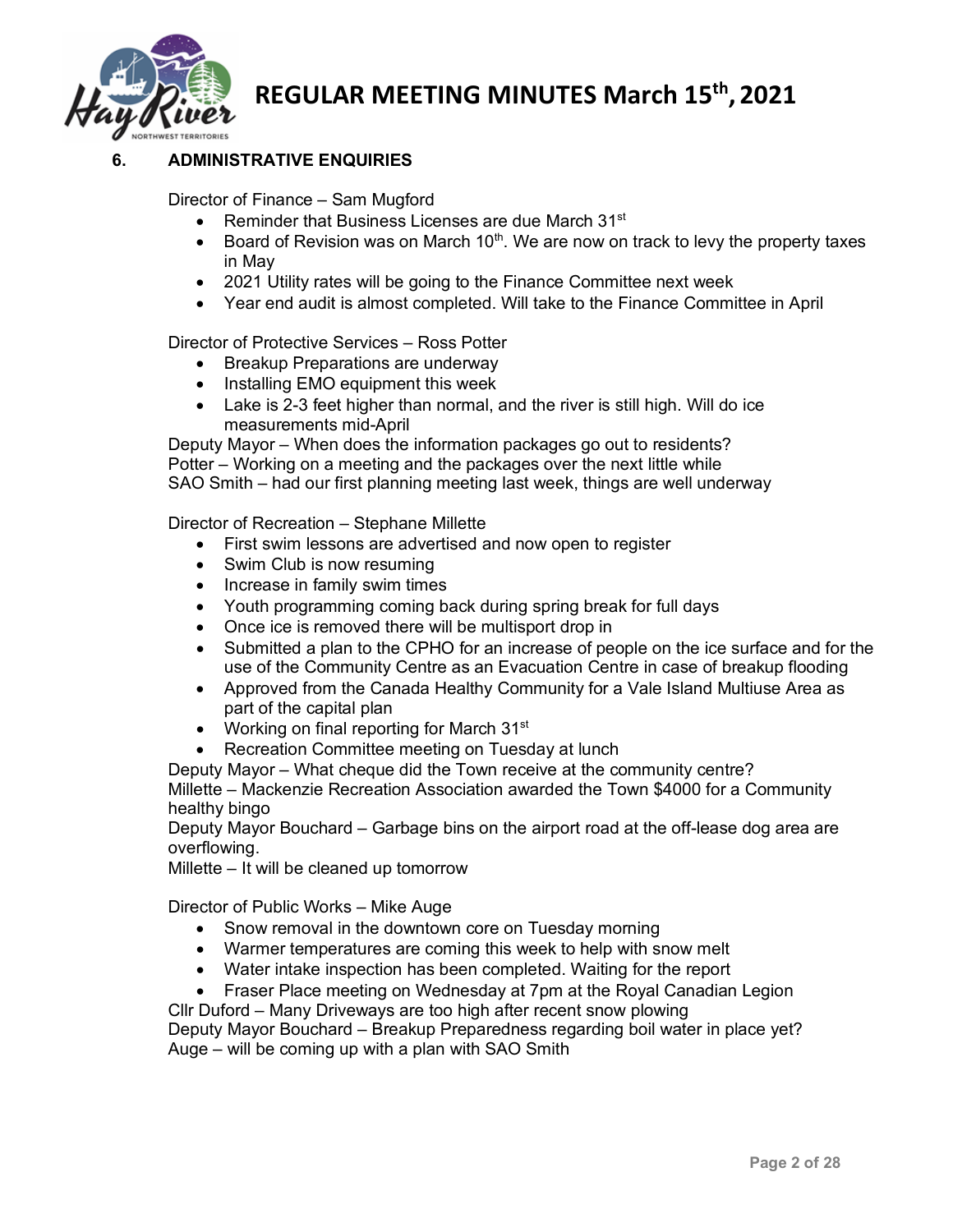

# SAO – Glenn Smith

- Spectacular NWT and Cabin Radio did a promotional video last week watch for it
- Policy Committee meeting this Thursday
- Website refresh project is underway
- Community Plan amendment for Vale Island once we consult the Indigenous **Governments**
- Housing workshop tomorrow afternoon
- GNWT has a meeting coming up for the NWT liquor legislation
- Working with the HR Manager for recruitment into the Director of Protective Services

### **7. COMMITTEE REPORTS**

a. Tourism and Economic Development Report for February

# **RECOMMENDATION:**

#### **#21-077 MOVED BY: CLLR GROENEWEGEN SECONDED BY: CLLR WILLOWS**

#### **THAT THE COUNCIL OF THE TOWN OF HAY RIVER accepts the Tourism and Economic Development Report for the month of February 2021.**

**CARRIED**

**BACKGROUND:**

#### **Tourism Activity:**

Tourism and Economic Development Committee:

- Committee met February 25<sup>th</sup> with three newly appointed members in attendance.
- Agenda items included:
	- o THR's Greenspace Revitalization Plan;
	- o Community Tourism Coordinator 2019-21 final report for ITI;
	- o Community Tourism Coordinator application for 2021-23 ITI funding;
	- o NWT Tourism promotional documents (drafts for input):
		- *Experience the Hub* itinerary
		- *Let's Meet in the Hub* conference packages
	- $\circ$  Progress report on 2020-21 communities from following planning documents:
		- **THR Tourism Plan;**
		- **THR Marketing Plan;**
		- **THR Strategic Plan;**

#### Facilities and attractions:

• Fisherman's Wharf Pavilion sign installed as part of GNWT Community Access Program funding.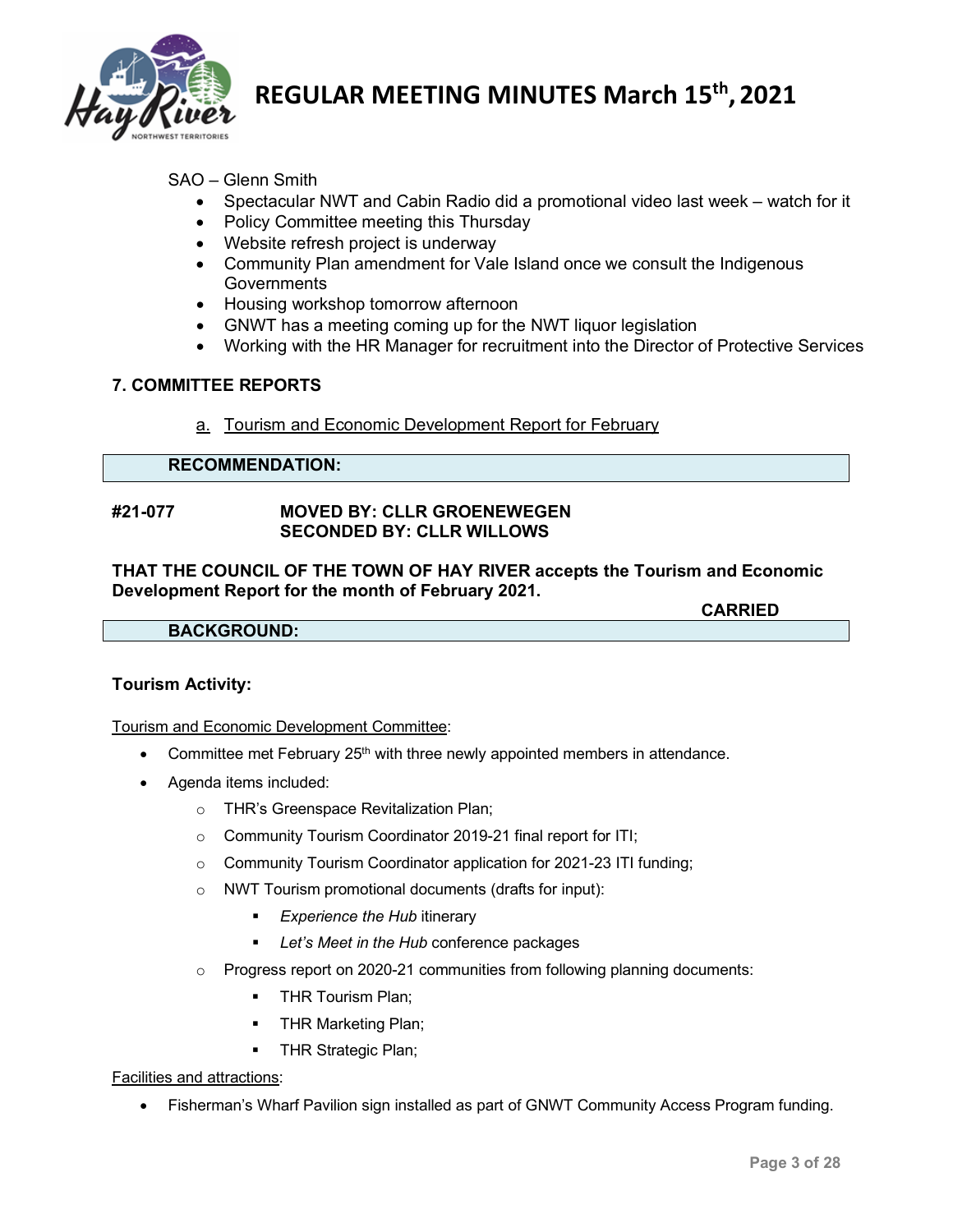

- Fisherman's Wharf Pavilion rental and contract agreements revised for the new facility, with objective to encourage and diversify opportunities, outside of the traditional season and current weekly market format.
- Highway wayfinding sign designs completed for Hay River Heritage Museum and Fisherman's Wharf Pavilion – installation expected in coming months.
- CanNor 2021-24 Expression of Interest application submitted for Bob McMeekin Chamber Park 3 year revitalization project.

# Marketing, Promotion and Networking:

- Hay River activities, adventures, attractions, daytrips, community information and business listings submitted to Spectacular NWT for staycation promotional emails and postings.
- T&ED Coordinator awarded a one-on-one consultation with the Culinary Tourism Alliance to assist in the creation of programming with interested local businesses.
- Ongoing cooperation with Fort Providence Recreation Coordinator and the Hamlet of Fort Resolution to support growing South Slave Region tourism.
- Radio Canada *Eye on the Arctic* February blog regarding tourism during the pandemic interview with the T&ED Coordinator [https://www.rcinet.ca/eye-on-the-arctic/2021/02/10/a-northern-town-tries-the](https://www.rcinet.ca/eye-on-the-arctic/2021/02/10/a-northern-town-tries-the-staycation-arctic-tourism-and-the-pandemic-ep-3/)[staycation-arctic-tourism-and-the-pandemic-ep-3/.](https://www.rcinet.ca/eye-on-the-arctic/2021/02/10/a-northern-town-tries-the-staycation-arctic-tourism-and-the-pandemic-ep-3/)
- NWT Conference Bureau 2-minute video to promote sport tourism has been released and can be viewed at [https://youtu.be/izAMfhpOBd4.](https://youtu.be/izAMfhpOBd4)

# **Economic Development Activity:**

- ITI Tourism Product Diversification Marketing Program Expression of Interest received initial approval. Final application to be submitted for a wayfinding signage project in early March.
- T&ED Coordinator attended the NWT Chamber Osisko Webinar report on Pine Point Mine development and expected timelines for activation of the mine.
- T&ED Coordinator and SAO attended online Hay River Chamber of Commerce annual general meeting. THR's Greenspace Revitalization Plan was presented by the SAO.
- Economic development stakeholder consultation sessions being planned for March and June 2021 as per THR Strategic Plan commitments for 2020/2021.

# **Other Activity:**

- THR awarded a tutorial session with the NWT Tourism Social Media Courses being taught by Outcrop Communications. Sessions offer three seats and will begin in March.
- FoodCycler funding from ENR approved. The pilot project partnership with the Senior Society expected to launch in March.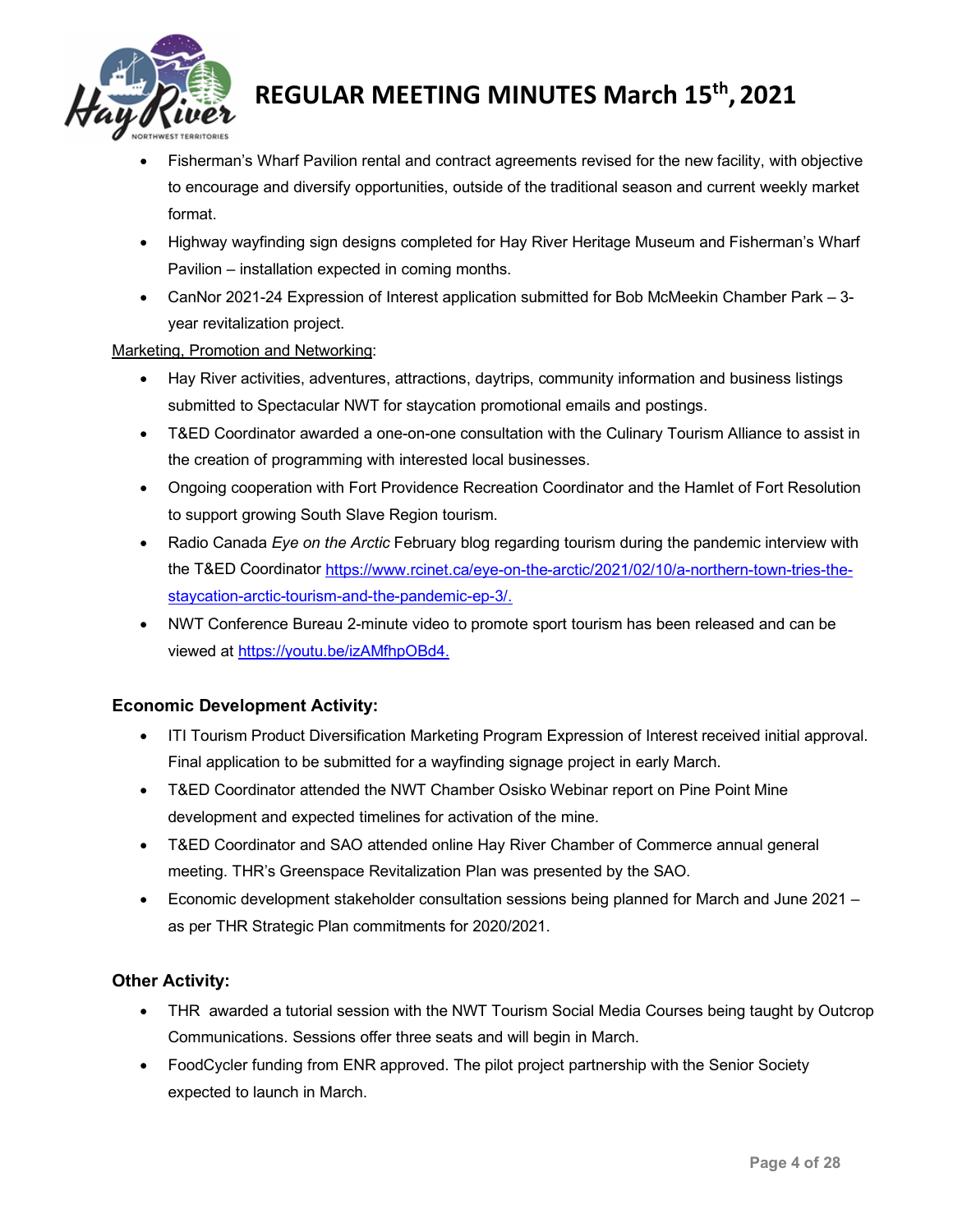

- THR's Greenspace Revitalization Plan and summary of progress toward Tourism Marketing Plan commitments made to the Hay River Heritage Museum board.
- Submitted final aquatics, recreation information and photographs for the creation of a recreation guide. The proof is expected in the first few weeks of March.

# **Key Performance Indicators:**

#### External Funding Success

• 2020 chart included as some funding applications submitted have yet to be approved.



#### Visitor Information Centre Visitation

- Due to COVID restrictions and the borders closure, tourism based tire traffic is greatly reduced.
- February 2021 saw only 10 unique visitors into the VIC, most were visiting from surrounding communities or professionals in town for work.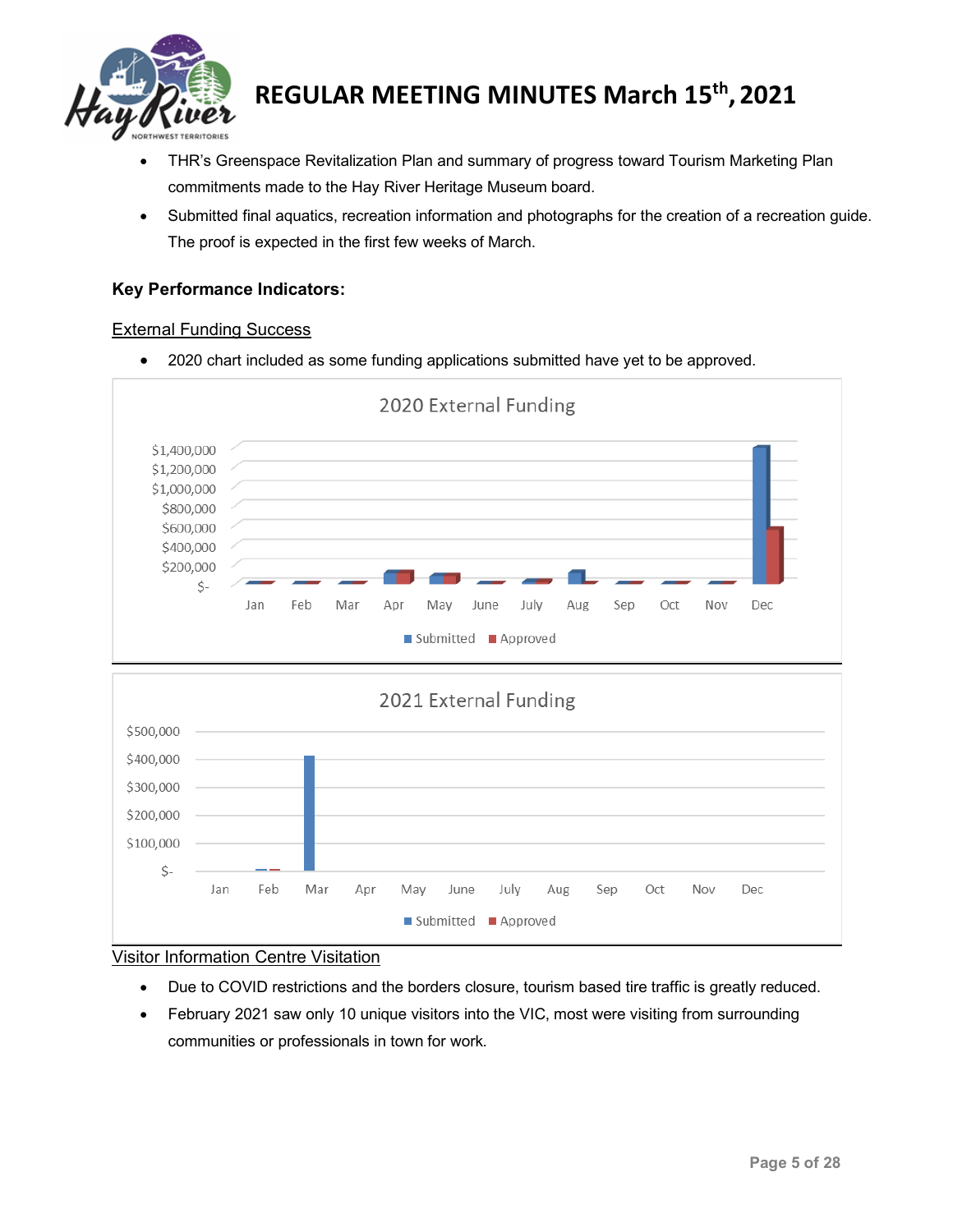



• February breakdown of visitor origin YK 4, Fort Smith 2, BC 1, NU 1, QC 2 (all out of NWT visitors confirmed that they had self-isolated for 14 days before entering the community).

# **Gift Shop Sales**

• February traditionally sees a slight increase in artisan sales. The lack of visitors into the community has added to the smaller number of sales this month.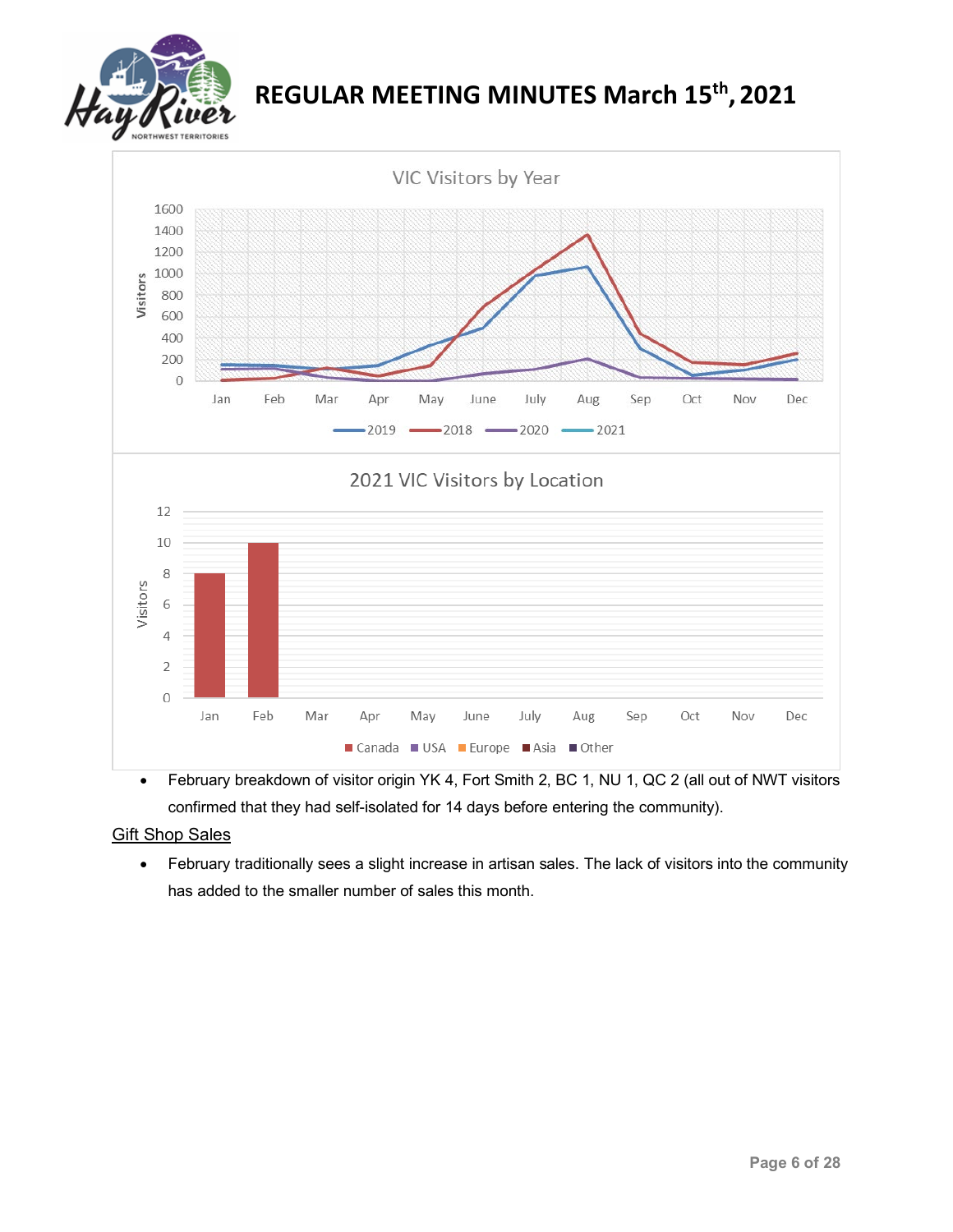



# Business License Sales, Type and Number

- Business licenses run from March 31 to March 31. This overview is from January to December.
- This graph shows when business licenses are paid and not the number of new businesses



• February saw an increase of one *home occupation* and one *non-conforming* business.

# **Inbound & Outbound Marketing**

- Promotion through social media remains the focus for marketing. With very few events happening in the community and T&ED Coordinator busy there has be a drop in engagement over the month of February compared with January
	- o [www.facebook.com/hayrivertourism](http://www.facebook.com/hayrivertourism) analytics over the month of February:
		- Page views down 7%, page likes at 1,276,
		- post reach peak at 367 organic engagement, page followers increase to 1,309;
	- o [www.twitter.com/hayrivertourism](http://www.twitter.com/hayrivertourism)
		- number of impressions grew to 1,645;
		- **197 unique followers and follow 497 accounts;**
		- *Hay-Cation* posts promoting visiting Hay River and the South Slave Region, promoting events, K'amba Carnival and aurora viewing;
	- o [www.instagram.com/hayrivertourism](http://www.instagram.com/hayrivertourism)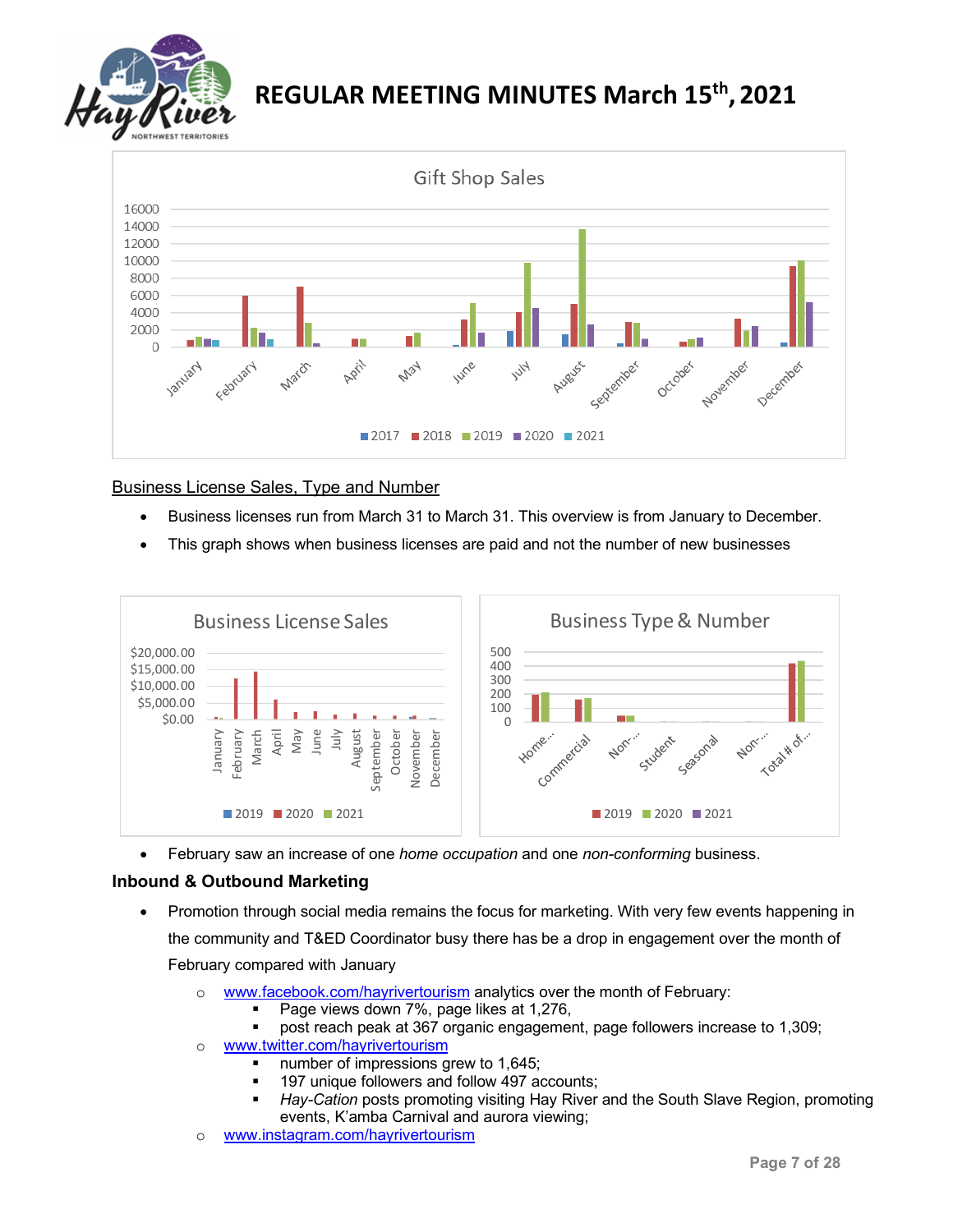

- THR Tourism recently subscribed with goal to employ more effectively with mentor instruction;
- Currently 256 unique followers and follow 236 accounts;
- Accounts reached up 33% and Content Interactions up 190%
- Marketing upcoming K'amba Carnival, Hay River Ski Club, Aurora viewing, NWT Snowboard Championships, and surrounding communities of Fort Smith, Fort Resolution and Fort Providence, and Wood Buffalo National Park.

#### **Visitor Satisfaction Rating**

• n/a

**COUNCIL POLICY / STRATEGY OR GOAL:**

N/A

### **APPLICABLE LEGISLATION, BYLAWS, STUDIES, PLANS:**

N/A

#### **FINANCIAL IMPLICATIONS:**

N/A

#### **ALTERNATIVES TO RECOMMENDATIONS:**

N/A

**ATTACHMENTS:**

N/A

**Prepared by:**<br> **Peter Magill**<br> **Peter Magill**<br> **Reviewed by:**<br>
Stephane Millett Tourism and Economic Development Coordinator Date: March 2, 2021, Date: March 3, 2021

Stephane Millette<br>Director of Recreation

# b. Emergency Services Monthly Report for February

#### **RECOMMENDATION:**

#### **#21-078 MOVED BY: CLLR DEPUTY MAYOR BOUCHARD SECONDED BY: CLLR DUFORD**

#### **THAT THE COUNCIL OF THE TOWN OF HAY RIVER approved the Emergency Services Activity Report for February 2021 as presented.**

**CARRIED**

#### **BACKGROUND:**

**Summary:**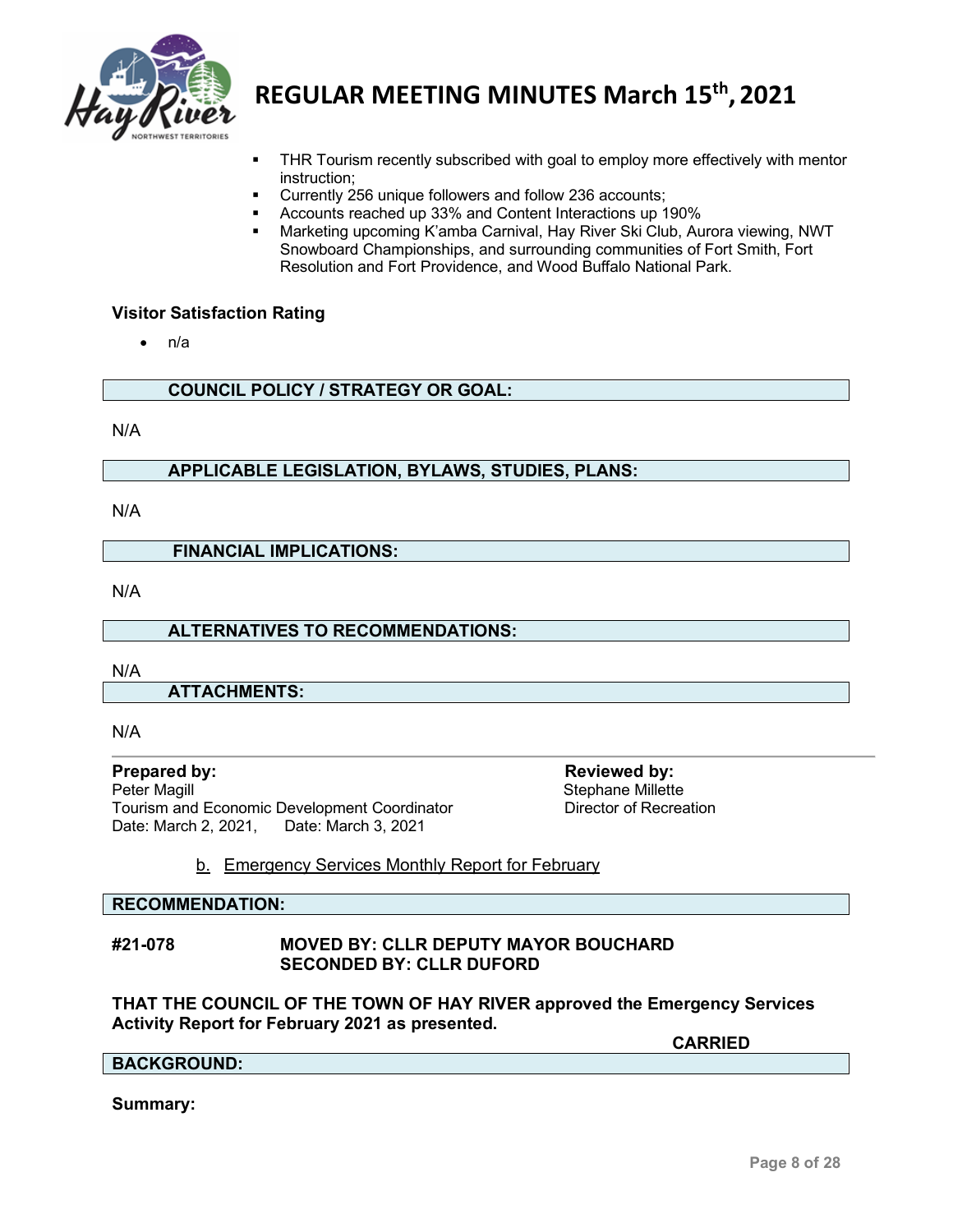

The Protective Services group had a slightly slower month than last with a total of 44 EMS Responses. At present our average ambulance response is running at 55 calls per month. On the positive side only a small proportion of them being our homeless. As far as fire response is concerned, we only had 2 minor fires with no property loss and 3 false alarms.

Work continues the NFPA 1001 standard training with our 6 students. We are running our 3 new recruits through the same training at our 1001 students with the understanding that they will only obtain Community Based Defensive certification this year. Topics covered this month included Self Contained Breathing Apparatus, Incident Command System and Communications. Our certified people continued with training in Technical Rescue (rope work).

The training accomplished for Medical Services focused on packaging of patients, scoop stretcher, chair stretcher, Kendrick extrication devise, SKED, and some cot work for the new members.

We were requested to do 1 Occupancy Permit this month which was for Liquor Licencing and we also did 2 Day Home inspections. We are now current with Day Home Inspections for this year.

All Safety Policies, JOH&S list and the First Aid lists have been updated at all pertinent Town of Hay River facilities.

The new communications tower is still a work in progress. We have now received the stamped drawings and a letter from Stantec certifying that the tower can be installed on the building with no issues. Construction of the tower is underway, and we are presently awaiting a delivery date for the completion of the project. All costs other than the deductible will be covered by our insurance company.

In February 382 hours were invested by the members of the Protective Services Department bringing us to the total of 825.5 hours YTD. These hours do not include the Town of Hay River Employees who responded during working hours.



# **STATISTICS**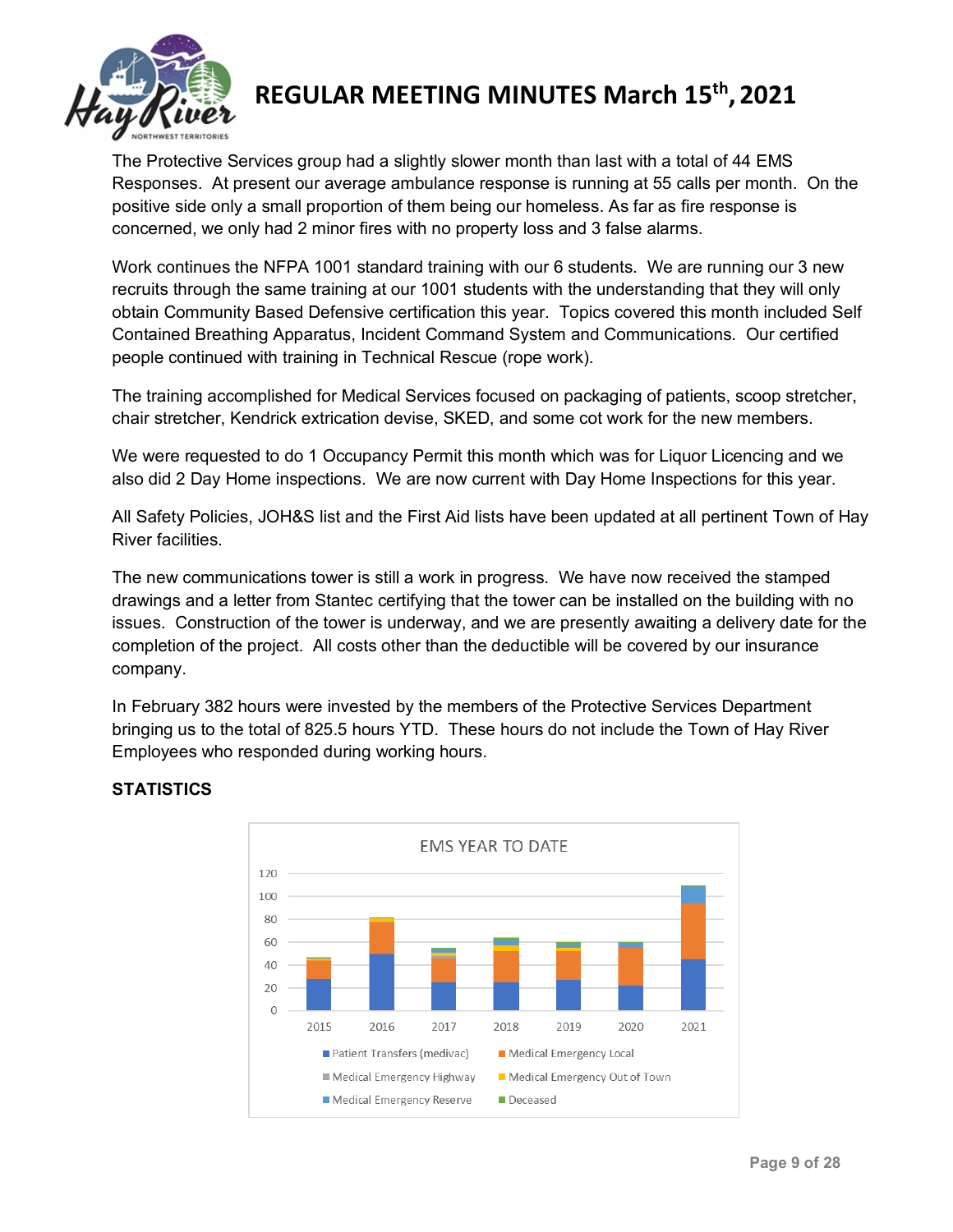





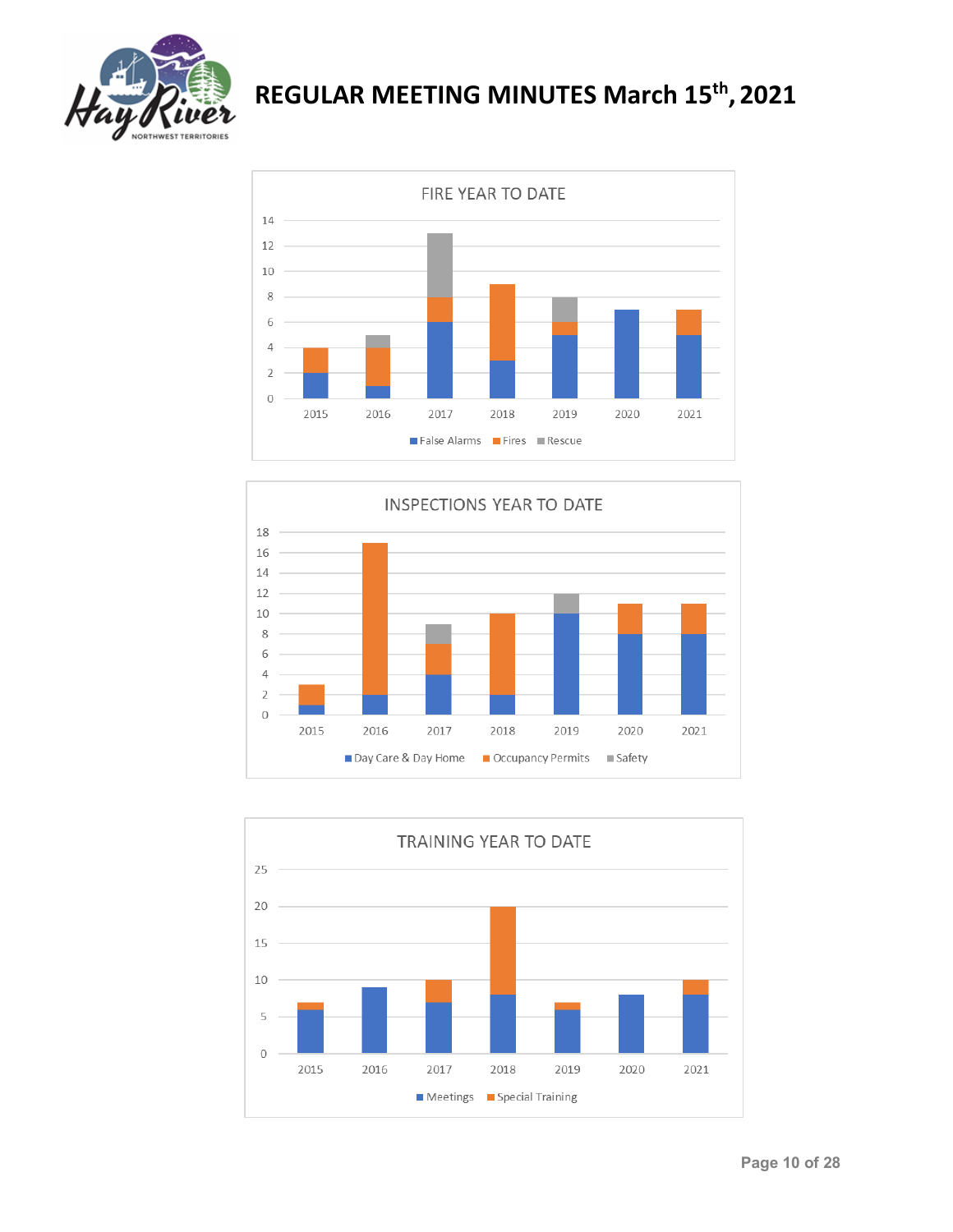

## **MAINTENANCE**

1. All daily/weekly/monthly maintenance activities were completed.

# **COUNCIL POLICY / STRATEGY OR GOAL:**

N/A

**APPLICABLE LEGISLATION, BYLAWS, STUDIES, PLANS:**

Fire Prevention Bylaw

**FINANCIAL IMPLICATIONS:**

N/A

**ALTERNATIVES TO RECOMMENDATIONS:**

N/A

#### **ATTACHMENTS:**

N/A

**Prepared by: Reviewed By: Reviewed By: Reviewed By: Reviewed By: Reviewed By: Ross** Potter **Property** Director Protective Services/Fire Chief Date: March 1, 2021 **Date: March 3rd, 2021** 

Glenn Smith<br>Senior Administrative Officer

#### c. Municipal Services Monthly Report for February

**RECOMMENDATION:**

#### **#21-079 MOVED BY: DEPUTY MAYOR BOUCHARD SECONDED BY: CLLR DUFORD**

**THAT THE COUNCIL OF THE TOWN OF HAY RIVER accepts the Municipal Enforcement Report for February 2021 as presented.**

**CARRIED**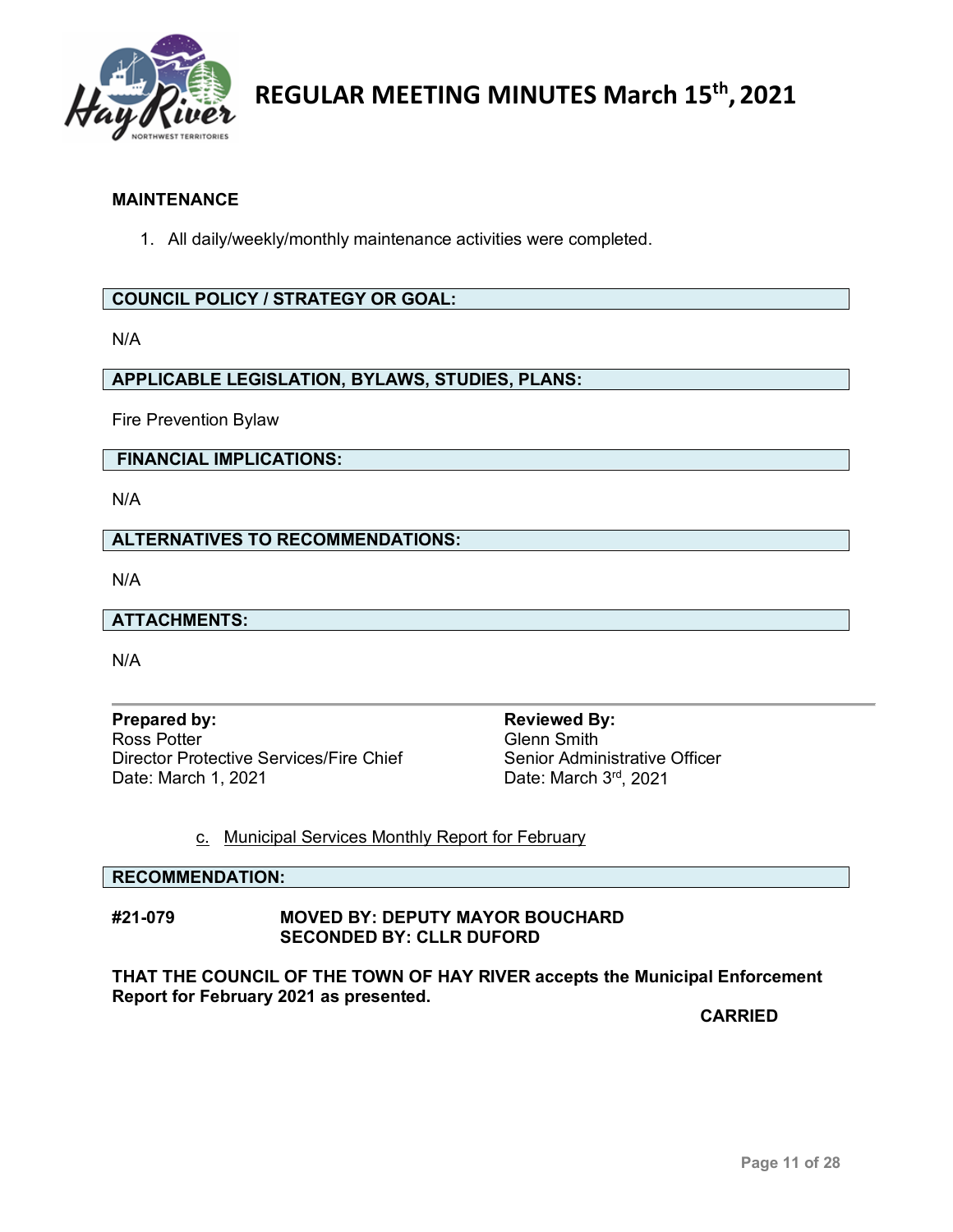

# **BACKGROUND**

| <b>OFFENCE</b>                      | <b>INQUIRY</b>          | <b>INVESTIGATED</b><br><b>NO</b><br><b>SUBSTANTIATION</b> | <b>WARNINGS</b><br>(VERBAL,<br><b>LETTER OR</b><br><b>VISUAL)</b> | SHELTER | <b>FINES</b> | <b>TOWED</b> | <b>RETURNED</b><br><b>TO</b><br><b>OWNER</b> | <b>OTHER</b><br><b>ACTION</b> |
|-------------------------------------|-------------------------|-----------------------------------------------------------|-------------------------------------------------------------------|---------|--------------|--------------|----------------------------------------------|-------------------------------|
| <b>Animal Control Bylaw</b>         |                         |                                                           |                                                                   |         |              |              |                                              |                               |
| Animal Abuse                        |                         |                                                           |                                                                   |         |              |              |                                              |                               |
| <b>Barking Dogs</b>                 | $\mathbf{1}$            |                                                           | 1                                                                 |         |              |              |                                              |                               |
| Dog Attack                          |                         |                                                           |                                                                   |         |              |              |                                              |                               |
| Dog Bites                           |                         |                                                           |                                                                   |         |              |              |                                              |                               |
| Loose Cat                           |                         |                                                           |                                                                   |         |              |              |                                              |                               |
| Loose Dogs                          | 6                       | 3                                                         | 3                                                                 |         |              |              |                                              |                               |
| Sled Dog Complaints                 |                         |                                                           |                                                                   |         |              |              |                                              |                               |
|                                     |                         |                                                           |                                                                   |         |              |              |                                              |                               |
| <b>Business License</b>             |                         |                                                           |                                                                   |         |              |              |                                              |                               |
| No Business License                 |                         |                                                           |                                                                   |         |              |              |                                              |                               |
| Operating business not as permitted | 1                       | 1                                                         |                                                                   |         |              |              |                                              |                               |
|                                     |                         |                                                           |                                                                   |         |              |              |                                              |                               |
| <b>Traffic Bylaw</b>                |                         |                                                           |                                                                   |         |              |              |                                              |                               |
| Vehicle Parking                     | 3                       | $\overline{2}$                                            | 1                                                                 |         |              |              |                                              |                               |
| <b>Trailer Parking</b>              |                         |                                                           |                                                                   |         |              |              |                                              |                               |
| <b>ATV</b>                          | $\overline{2}$          |                                                           | $\overline{2}$                                                    |         |              |              |                                              |                               |
| Fail to Stop (Sign or Light)        |                         |                                                           |                                                                   |         |              |              |                                              |                               |
| <b>Distracted Driving</b>           | 3                       |                                                           |                                                                   |         | 3            |              |                                              |                               |
| No Seat Belt                        | $\overline{2}$          |                                                           | 1                                                                 |         | 1            |              |                                              |                               |
| Fail to carry driver's licence      |                         |                                                           |                                                                   |         |              |              |                                              |                               |
| Suspended Driver's License          | $\mathbf{2}$            |                                                           |                                                                   |         | 1            |              |                                              |                               |
| Vehicle Unfit for Road              |                         |                                                           |                                                                   |         |              |              |                                              |                               |
| Fail to carry/no insurance          | 5                       |                                                           | 4                                                                 |         | 1            |              |                                              |                               |
| Fail to carry registration          | $\overline{\mathbf{2}}$ |                                                           | $\overline{2}$                                                    |         |              |              |                                              |                               |
| Vehicle not registered              | 8                       |                                                           | 3                                                                 |         | 3            |              |                                              | $\overline{2}$                |
| Unsecure Load                       | 1                       | 1                                                         |                                                                   |         |              |              |                                              |                               |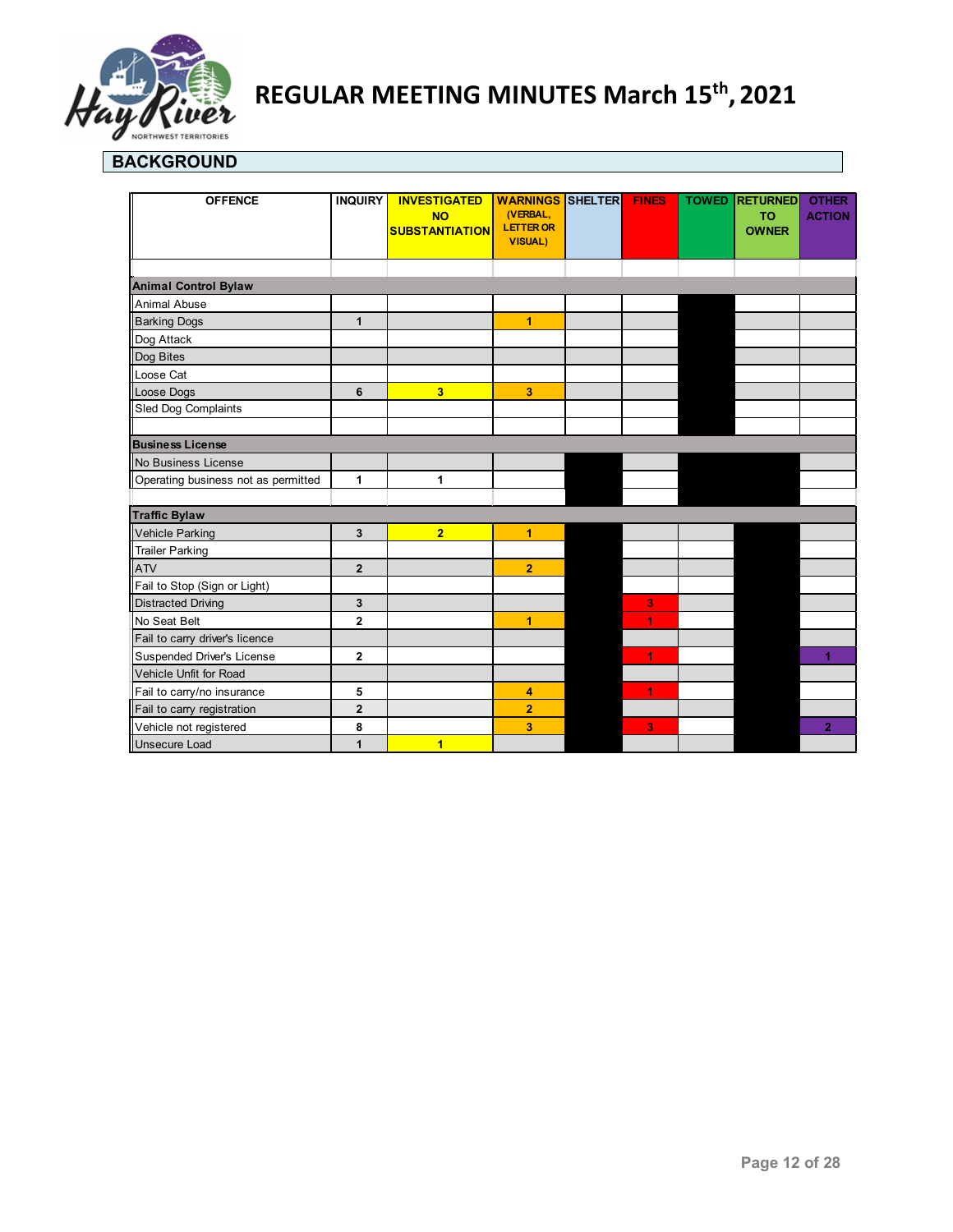

| Improper use of plate<br>$\overline{2}$<br>$\overline{2}$<br>Drive w/o lights during low visibility<br>No license plate<br>1<br>14<br>35<br>20<br>Driving w/o valid driver's license<br>1<br>1<br>3<br>$\overline{\mathbf{1}}$<br><b>Suspected Impaired Driver</b><br>$\overline{2}$<br>1<br>3<br>3<br>1<br>$\overline{1}$<br>Smoking in Taxi<br>$\overline{1}$<br>5<br>4<br>Noise Abatement Bylaw<br>Noise Complaint<br><b>Fire Prevention Bylaw</b><br>Fireworks without supervison<br>Improper Storage of Hazards<br>Unsafe/Hazardous Behaviour<br>Walking on railroad tracks<br>ATV's on railroad tracks<br>Intoxcated- Unable to care for self<br>3<br>3<br><b>Fighting in Public</b><br><b>Public Urination</b><br><b>Public Defecation</b><br>$\overline{\mathbf{1}}$<br>Loitering<br>1<br>Operate off-road vehicle w/o helmets<br>$\mathbf{1}$<br>$\mathbf{1}$<br>Drinking in public<br>$\mathbf{1}$<br>4<br>Vehicle blocking roadway<br>1.<br>Miscellaneous | Fail to drive to road conditions |  |  |  |  |
|----------------------------------------------------------------------------------------------------------------------------------------------------------------------------------------------------------------------------------------------------------------------------------------------------------------------------------------------------------------------------------------------------------------------------------------------------------------------------------------------------------------------------------------------------------------------------------------------------------------------------------------------------------------------------------------------------------------------------------------------------------------------------------------------------------------------------------------------------------------------------------------------------------------------------------------------------------------------|----------------------------------|--|--|--|--|
|                                                                                                                                                                                                                                                                                                                                                                                                                                                                                                                                                                                                                                                                                                                                                                                                                                                                                                                                                                      |                                  |  |  |  |  |
|                                                                                                                                                                                                                                                                                                                                                                                                                                                                                                                                                                                                                                                                                                                                                                                                                                                                                                                                                                      |                                  |  |  |  |  |
|                                                                                                                                                                                                                                                                                                                                                                                                                                                                                                                                                                                                                                                                                                                                                                                                                                                                                                                                                                      |                                  |  |  |  |  |
|                                                                                                                                                                                                                                                                                                                                                                                                                                                                                                                                                                                                                                                                                                                                                                                                                                                                                                                                                                      | Speeding                         |  |  |  |  |
|                                                                                                                                                                                                                                                                                                                                                                                                                                                                                                                                                                                                                                                                                                                                                                                                                                                                                                                                                                      |                                  |  |  |  |  |
|                                                                                                                                                                                                                                                                                                                                                                                                                                                                                                                                                                                                                                                                                                                                                                                                                                                                                                                                                                      |                                  |  |  |  |  |
|                                                                                                                                                                                                                                                                                                                                                                                                                                                                                                                                                                                                                                                                                                                                                                                                                                                                                                                                                                      | Miscellaneous                    |  |  |  |  |
|                                                                                                                                                                                                                                                                                                                                                                                                                                                                                                                                                                                                                                                                                                                                                                                                                                                                                                                                                                      |                                  |  |  |  |  |
|                                                                                                                                                                                                                                                                                                                                                                                                                                                                                                                                                                                                                                                                                                                                                                                                                                                                                                                                                                      | <b>Unsightly Bylaw</b>           |  |  |  |  |
|                                                                                                                                                                                                                                                                                                                                                                                                                                                                                                                                                                                                                                                                                                                                                                                                                                                                                                                                                                      | Overgrown Trees                  |  |  |  |  |
|                                                                                                                                                                                                                                                                                                                                                                                                                                                                                                                                                                                                                                                                                                                                                                                                                                                                                                                                                                      | Long Grass & Weeds               |  |  |  |  |
|                                                                                                                                                                                                                                                                                                                                                                                                                                                                                                                                                                                                                                                                                                                                                                                                                                                                                                                                                                      | Garbage                          |  |  |  |  |
|                                                                                                                                                                                                                                                                                                                                                                                                                                                                                                                                                                                                                                                                                                                                                                                                                                                                                                                                                                      | Miscellaneous                    |  |  |  |  |
|                                                                                                                                                                                                                                                                                                                                                                                                                                                                                                                                                                                                                                                                                                                                                                                                                                                                                                                                                                      |                                  |  |  |  |  |
|                                                                                                                                                                                                                                                                                                                                                                                                                                                                                                                                                                                                                                                                                                                                                                                                                                                                                                                                                                      | <b>Taxi Bylaw</b>                |  |  |  |  |
|                                                                                                                                                                                                                                                                                                                                                                                                                                                                                                                                                                                                                                                                                                                                                                                                                                                                                                                                                                      | Taxi Not Available               |  |  |  |  |
|                                                                                                                                                                                                                                                                                                                                                                                                                                                                                                                                                                                                                                                                                                                                                                                                                                                                                                                                                                      |                                  |  |  |  |  |
|                                                                                                                                                                                                                                                                                                                                                                                                                                                                                                                                                                                                                                                                                                                                                                                                                                                                                                                                                                      | Operation w/o Taxi Permit        |  |  |  |  |
|                                                                                                                                                                                                                                                                                                                                                                                                                                                                                                                                                                                                                                                                                                                                                                                                                                                                                                                                                                      |                                  |  |  |  |  |
|                                                                                                                                                                                                                                                                                                                                                                                                                                                                                                                                                                                                                                                                                                                                                                                                                                                                                                                                                                      |                                  |  |  |  |  |
|                                                                                                                                                                                                                                                                                                                                                                                                                                                                                                                                                                                                                                                                                                                                                                                                                                                                                                                                                                      |                                  |  |  |  |  |
|                                                                                                                                                                                                                                                                                                                                                                                                                                                                                                                                                                                                                                                                                                                                                                                                                                                                                                                                                                      |                                  |  |  |  |  |
|                                                                                                                                                                                                                                                                                                                                                                                                                                                                                                                                                                                                                                                                                                                                                                                                                                                                                                                                                                      |                                  |  |  |  |  |
|                                                                                                                                                                                                                                                                                                                                                                                                                                                                                                                                                                                                                                                                                                                                                                                                                                                                                                                                                                      | Burning without permit           |  |  |  |  |
|                                                                                                                                                                                                                                                                                                                                                                                                                                                                                                                                                                                                                                                                                                                                                                                                                                                                                                                                                                      |                                  |  |  |  |  |
|                                                                                                                                                                                                                                                                                                                                                                                                                                                                                                                                                                                                                                                                                                                                                                                                                                                                                                                                                                      |                                  |  |  |  |  |
|                                                                                                                                                                                                                                                                                                                                                                                                                                                                                                                                                                                                                                                                                                                                                                                                                                                                                                                                                                      |                                  |  |  |  |  |
|                                                                                                                                                                                                                                                                                                                                                                                                                                                                                                                                                                                                                                                                                                                                                                                                                                                                                                                                                                      |                                  |  |  |  |  |
|                                                                                                                                                                                                                                                                                                                                                                                                                                                                                                                                                                                                                                                                                                                                                                                                                                                                                                                                                                      |                                  |  |  |  |  |
|                                                                                                                                                                                                                                                                                                                                                                                                                                                                                                                                                                                                                                                                                                                                                                                                                                                                                                                                                                      |                                  |  |  |  |  |
|                                                                                                                                                                                                                                                                                                                                                                                                                                                                                                                                                                                                                                                                                                                                                                                                                                                                                                                                                                      |                                  |  |  |  |  |
|                                                                                                                                                                                                                                                                                                                                                                                                                                                                                                                                                                                                                                                                                                                                                                                                                                                                                                                                                                      |                                  |  |  |  |  |
|                                                                                                                                                                                                                                                                                                                                                                                                                                                                                                                                                                                                                                                                                                                                                                                                                                                                                                                                                                      |                                  |  |  |  |  |
|                                                                                                                                                                                                                                                                                                                                                                                                                                                                                                                                                                                                                                                                                                                                                                                                                                                                                                                                                                      |                                  |  |  |  |  |
|                                                                                                                                                                                                                                                                                                                                                                                                                                                                                                                                                                                                                                                                                                                                                                                                                                                                                                                                                                      |                                  |  |  |  |  |
|                                                                                                                                                                                                                                                                                                                                                                                                                                                                                                                                                                                                                                                                                                                                                                                                                                                                                                                                                                      |                                  |  |  |  |  |
|                                                                                                                                                                                                                                                                                                                                                                                                                                                                                                                                                                                                                                                                                                                                                                                                                                                                                                                                                                      |                                  |  |  |  |  |
|                                                                                                                                                                                                                                                                                                                                                                                                                                                                                                                                                                                                                                                                                                                                                                                                                                                                                                                                                                      |                                  |  |  |  |  |
|                                                                                                                                                                                                                                                                                                                                                                                                                                                                                                                                                                                                                                                                                                                                                                                                                                                                                                                                                                      |                                  |  |  |  |  |
|                                                                                                                                                                                                                                                                                                                                                                                                                                                                                                                                                                                                                                                                                                                                                                                                                                                                                                                                                                      |                                  |  |  |  |  |

| <b>Snow Removal Bylaw</b>          |     |    |    |  |  |
|------------------------------------|-----|----|----|--|--|
| Sidewalks not cleared              |     |    |    |  |  |
| Snowbanks causing hazard           |     |    |    |  |  |
| Snow being put on private property |     |    |    |  |  |
| Snow being put on roadway/sidewalk |     |    |    |  |  |
|                                    |     |    |    |  |  |
| <b>TOTAL</b>                       | 107 | 56 | 29 |  |  |

# **School Safety**

There has been a decrease in speeding in school zones compared to the previous month but a noticeable increase in cell phone use in the school zones. All violators caught on cell phones were immediately issued offence notices and educated on the possibility of a license suspension on a subsequent offence as per the Motor Vehicles Act.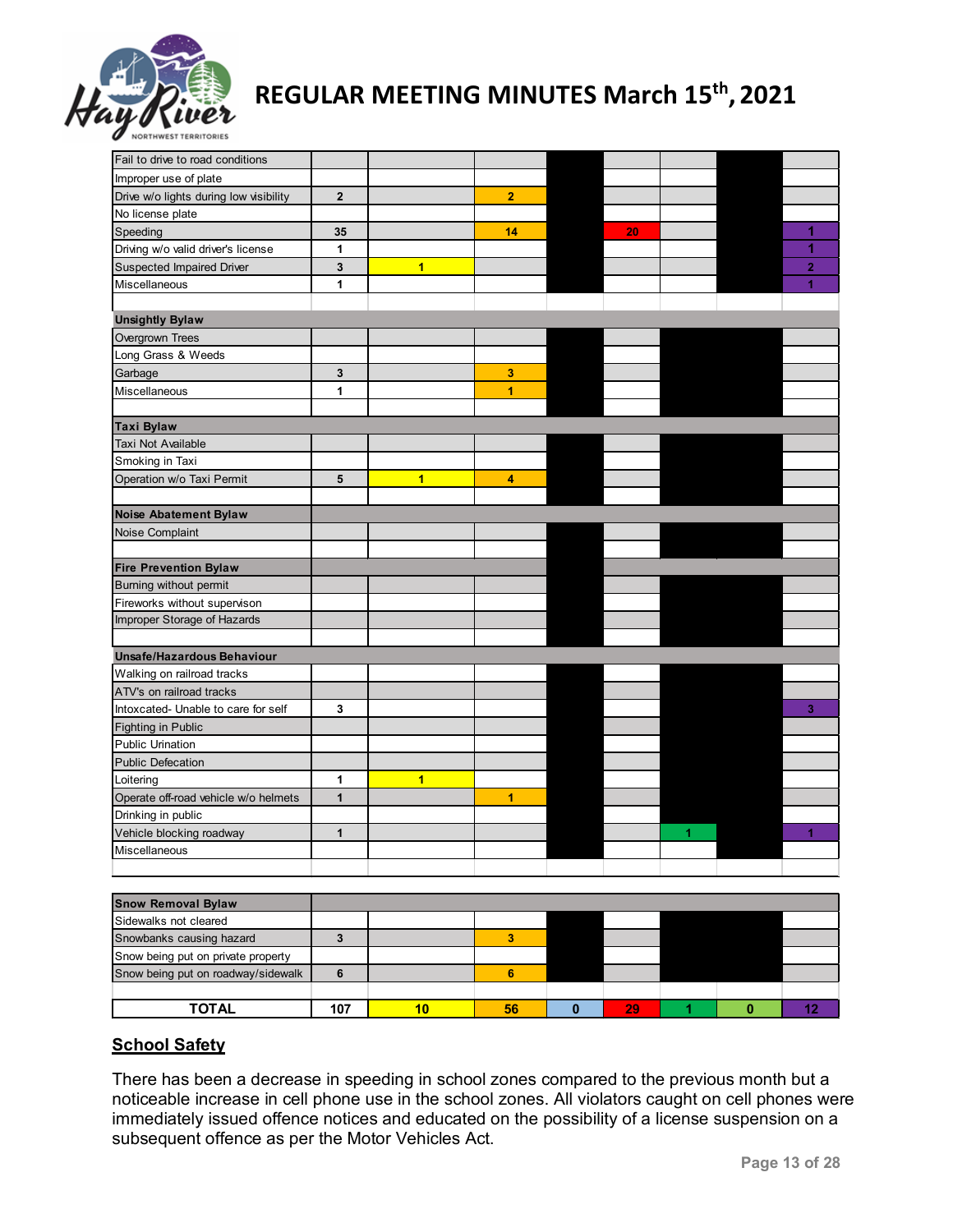

The Protective Services Specialist participated in lockdown drills at both Harry Camsell and PA Schools to better understand the procedures taken to keep children safe during an emergency where a lockdown is required. This opportunity provided a better insight into the role a Protective Services Specialist might take during an event, such as keeping vehicle and pedestrian traffic away from the schools and ensuring children are ushered to a safe place as quickly as possible.

Discussions have occurred with school administrators about having the Protective Services Specialist come into the schools to provide safety presentations. This would also allow an opportunity to get feedback from teachers and youth who work and attend the schools to see what they think would make a safer school environment, including the school zones. This would involve working together to develop educational programming on various items, which could include bicycle safety or anti-bullying, to name a few.

# **Animal Complaints**

There has been a steady amount of animal complaints being received for dogs at large and dogs being left out in the cold without proper shelter and food. Of the complaints received, many complainants refused to provide any contact information, which made it very difficult to follow up or reconnect to obtain more information to address their concerns fully.

#### **Community Activities and Partnerships**

The Protective Services Specialist continues to work closely with the RCMP in maintaining public safety. The RCMP has been an excellent resource providing guidance and assistance when dealing with Bylaw complaints and Territorial Acts.

# **Road Safety**

Speeding seems to be an ongoing issue, most concerning in some specific zones. The area between 104<sup>th</sup> Street and Porritt Landing on Mackenzie Highway has been a big concern for residents and people working in this area. There are industrial businesses along that stretch where workers frequently cross the roadway. Both commercial and passenger vehicles have been caught exceeding the speed limit by almost double in some cases. In 45 minutes, two (2) separate drivers were caught exceeding the speed limit by nearly double. One (1) driver was caught doing 75km/h and the other 78km/h in the 40km/h zone while workers were crossing the highway back and forth and large trucks carrying fuel proceeding in and out of the facilities. Education is still ongoing to remind people to slow down and pay attention to the road signs and speed limits.

During these traffic stops for speeding, a consequence that has occurred led to removing a few drivers from the road who had suspended driver's licenses for various reasons.

# **Upcoming Goals**

The goal for the upcoming spring season is to invite and encourage youth in the community to participate in outdoor activities with a safety theme. The activities would involve getting the youth working together as a team to accomplish a common task while complying with current health orders at the time. This is an alternative to being able to provide safety education during the pandemic restrictions.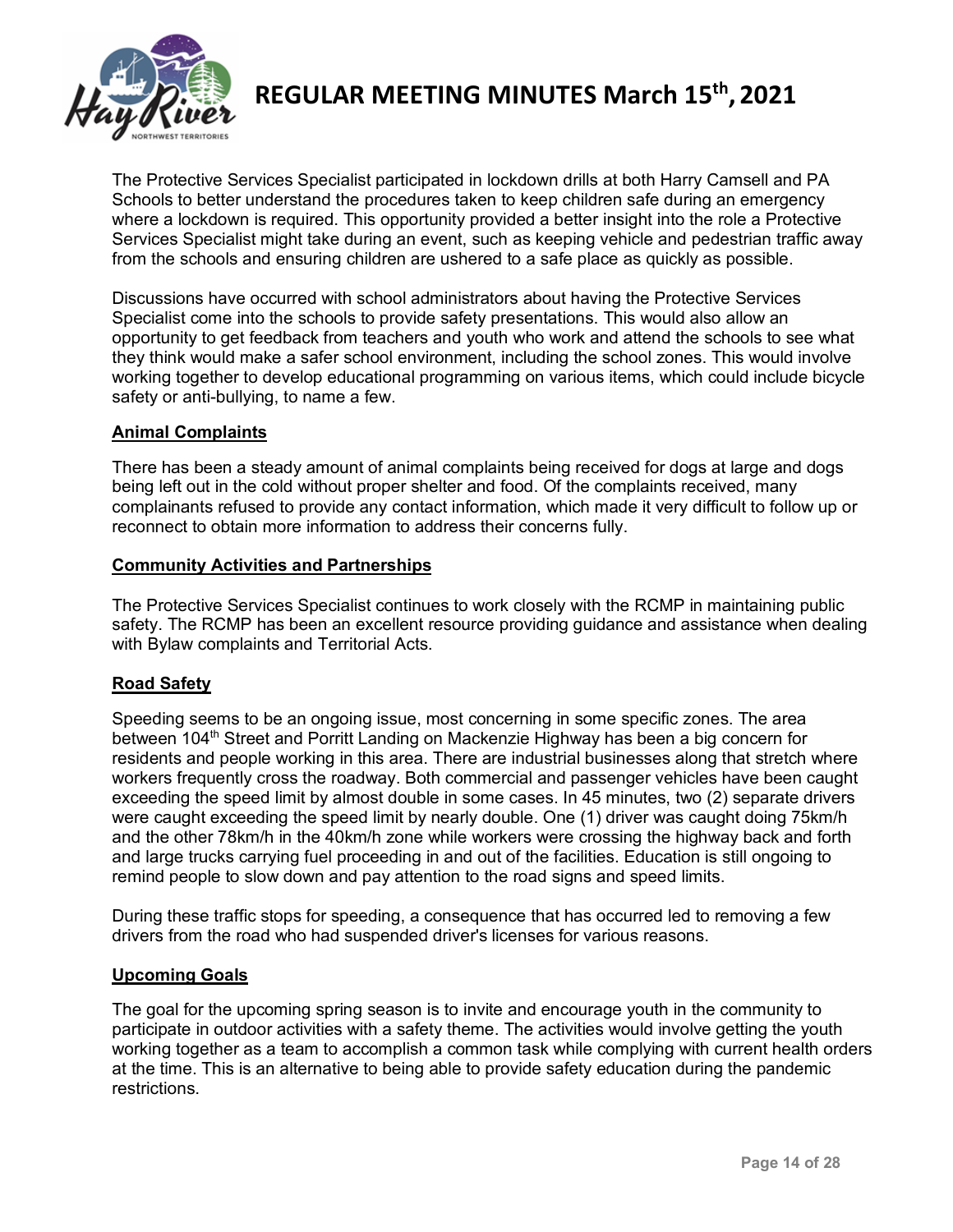

# **Speed Statistics for the Month**

*The fastest speeds recorded for this month per zone are as follows;*

**Porritt Landing/Industrial 40km/h Zone- 96km/h MacKenzie Highway near Hospital- 60km/h Zone- 109km/h Woodland Drive in front of Harry Camsell/PA School during School Time 30km/h Zone- 63km/h MacKenzie Highway/104th Street residential area 40km/h- 93km/h**

#### **COUNCIL POLICY / STRATEGY OR GOAL:**

*Strategy: Goal:*

# **APPLICABLE LEGISLATION, BYLAWS, STUDIES, PLANS:**

All applicable Bylaws and Territorial Legislation

#### **FINANCIAL IMPLICATIONS:**

N/A

# **ALTERNATIVES TO RECOMMENDATIONS:**

N/A

#### **ATTACHMENTS:**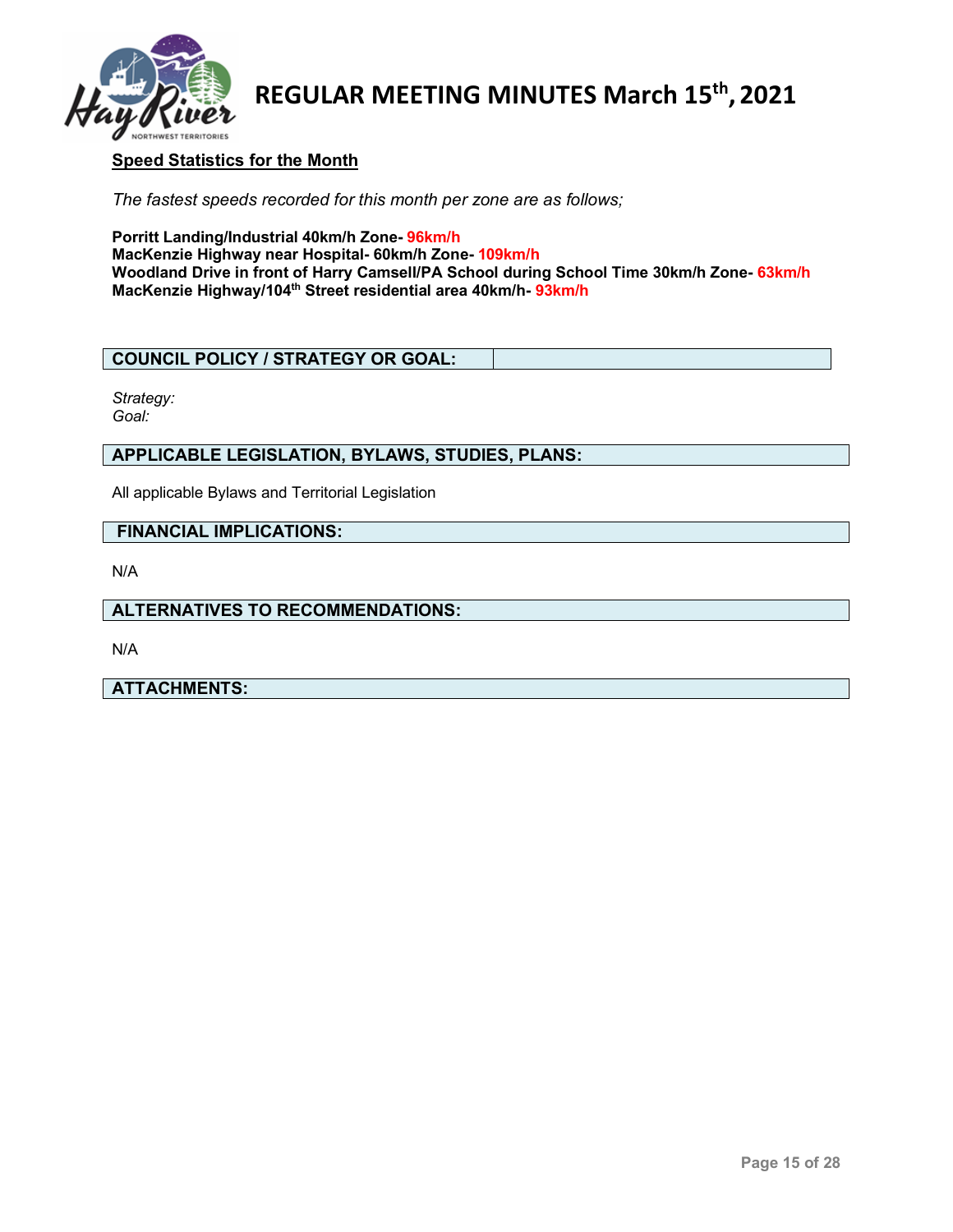



Screengrab from the Protective Services Specialist body camera showing the speed of a driver caught on radar doing 96km/h in a posted 40km/ zone on Mackenzie Highway near Imperial Oil Petroleum and Poison Graphics.

#### **Prepared by: Reviewed By: Reviewed By:**

Travis Rosborough<br>
Protective Services Specialist<br>
Protective Services<br>
Protective Services Protective Services Specialist<br>Date: March 1st, 2021

Date: March 1st, 2021

#### d. Public Works Monthly Report for February

#### **RECOMMENDATION:**

**#21-080 MOVED BY: CLLR WILLOWS SECONDED BY: CLLR DUFORD**

**THAT THE COUNCIL OF THE TOWN OF HAY RIVER accepts the Public Works Monthly Report for February 2021.**

**CARRIED**

# **BACKGROUND:**

#### **Capital Projects 2021:**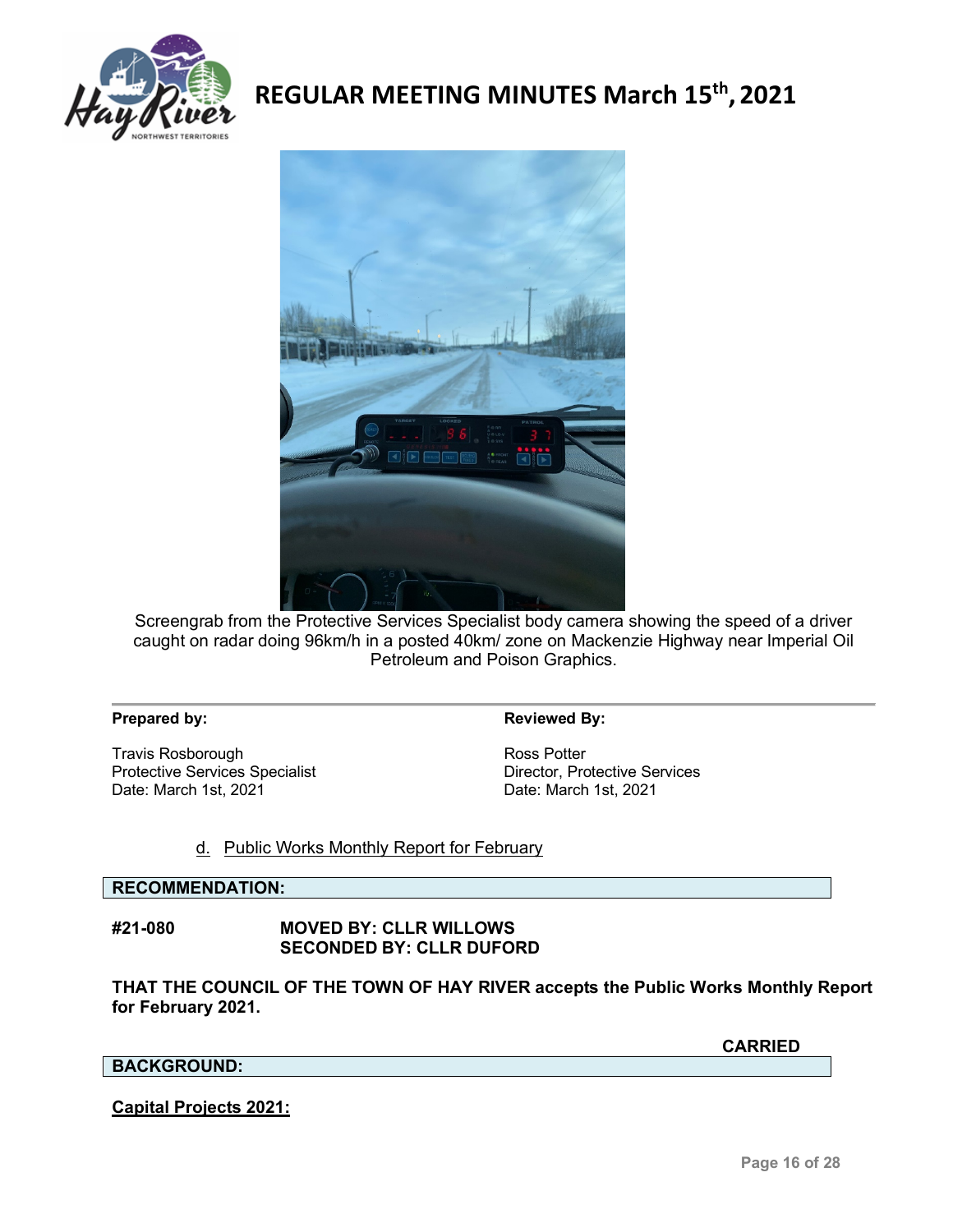

A list of 2021 Capital Projects along with a brief update of the status of these projects is included in the chart below. More details on those projects that received significant work this month follows the chart.

| 2021 Capital Projects                                                     |                                                                                                                                                                                              |  |  |  |
|---------------------------------------------------------------------------|----------------------------------------------------------------------------------------------------------------------------------------------------------------------------------------------|--|--|--|
| Project                                                                   | <b>Update</b>                                                                                                                                                                                |  |  |  |
| <b>New Town Hall</b>                                                      | Applications for funding being worked on, design activities will<br>depend on funding available.                                                                                             |  |  |  |
| Old Town Hall Demolition (carry over from<br>2020)                        | Consultant working on tender documents for hazardous material<br>abatement and demolition.                                                                                                   |  |  |  |
| Sewer Flusher (carry over from 2020)                                      | Flusher arrived in early February and is now in use.                                                                                                                                         |  |  |  |
| <b>New Lift Station</b>                                                   | Construction began in August and continued to mid-October<br>when the project was shut down for the winter. Sheet piling has<br>been installed and excavation work will begin in the spring. |  |  |  |
| Fraser Place Development                                                  | Detailed design has been initiated by consultant, expected to be<br>ready to tender in early April. Public consultation on rezoning<br>and design scheduled for March 17th.                  |  |  |  |
| Market Garden Road Extension                                              | Options for this project being investigated.                                                                                                                                                 |  |  |  |
| Caribou Crescent Water Sewer and Drainage<br>(carry over from 2020)       | Underground infrastructure work completed and backfilled in<br>2020. Paving work to occur in 2021.                                                                                           |  |  |  |
| Beaver Crescent Water, Sewer, and<br>Drainage                             | Project out for tender with closing date of March 31st.                                                                                                                                      |  |  |  |
| <b>Riverview Drive Upgrade</b>                                            | Project out for tender with closing date of March 31st.                                                                                                                                      |  |  |  |
| <b>Waste Diversion Project - Tire Recycling</b><br>(carry over from 2020) | Discussions with the GNWT have occurred on options for<br>diversion or reuse of tires. RFP for this work to be put out in<br>March or April.                                                 |  |  |  |
| Hazardous Waste Removal Project                                           | MACA led project that is contingent on new ICIP funding.                                                                                                                                     |  |  |  |
| Water Treatment Plant Intake Inspection<br>(carry over from 2020)         | Inspection scheduled to take place the week of March 8th.                                                                                                                                    |  |  |  |
| Capital Drive Watermain                                                   | Design work planned for Q3 or Q4.                                                                                                                                                            |  |  |  |
| Paradise Road Realignment                                                 | Work to take place during summer months.                                                                                                                                                     |  |  |  |
| New Water Licence Requirements                                            | New water licence in place as of January 31. See Water Licence<br>section for more detail.                                                                                                   |  |  |  |
| New Back Hoe                                                              | Tender to be completed in Q2.                                                                                                                                                                |  |  |  |
| Water Treatment Plant Feasibility Study and<br><b>Preliminary Design</b>  | Application for funding submitted through ICIP funding stream.<br>Project contingent on funding approval.                                                                                    |  |  |  |
| <b>Flood Mitigation</b>                                                   | Funding approval received in later February for this work.<br>Discussions on options, design and work to be done in 2021<br>expected to take place in early March.                           |  |  |  |
| Subdivision - Sundog                                                      | Preliminary work on this project planned for later in 2021.                                                                                                                                  |  |  |  |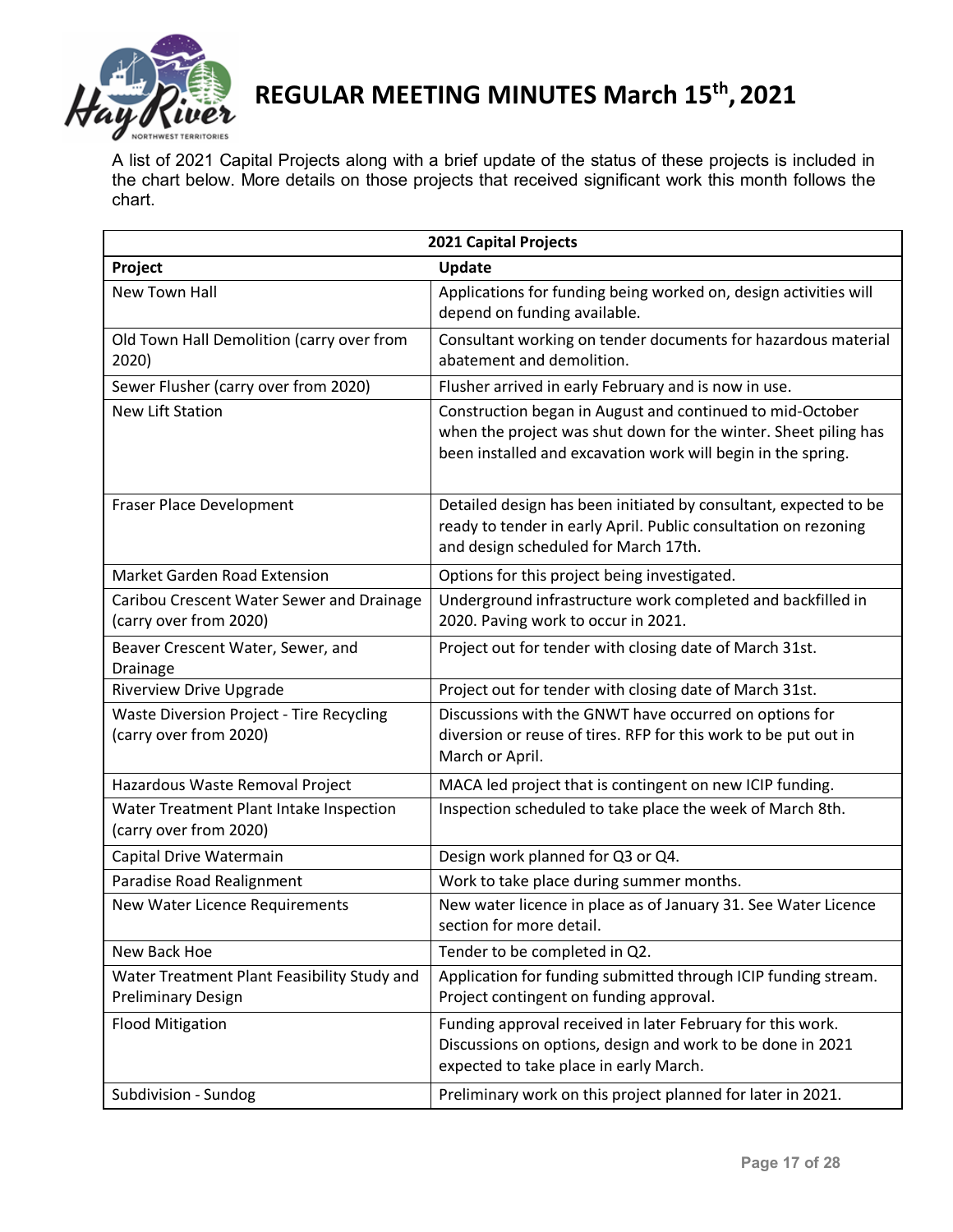

# **Fraser Place:**

Contract for detailed design and tendering signed with consultant. Public meeting scheduled for March 17<sup>th</sup> at 7:00pm to discuss rezoning and design for the project. Detailed design is ongoing, discussion arising from the public meeting will guide final design for the project. Rezoning expected to proceed to Council for second and third reading later in March or early April. Tender for the project is expected to go out in early April with construction to occur in the summer.

#### **Sewer Flusher:**

Flusher was received in early February and has been commissioned and put into use by the Public Works department. Project is now complete.

### **Beaver Crescent and Riverview Drive:**

Detailed design for this project was completed and review by Public Works. Tender is currently out for competition with a closing date of March 31, 2021. Contract expected to be awarded in April with construction likely to begin in May or June.

### **Water Intake Line Inspection:**

Contractor is expected to be in town the week of March  $8<sup>th</sup>$  to complete this work. The workers and work plan for this project have been approved by Protect NWT. In addition to the intake inspection, the contractor will also be conducting cleaning work at both water reservoirs and a video inspection of the roof of the main reservoir located in town. Combining these other projects in with the intake inspection will minimize the cost for all three projects.

#### **New Water Treatment Plant:**

Application was submitted in late 2020 for ICIP funding for a new WTP feasibility study and preliminary design. Administration hopeful that funding will be approved and work to determine needs and options moving forward can take place later in 2021. According to 2020 report by MACA, a new Water Treatment Plant is expected to be needed within the next 5 years.

#### **Public Works Daily Operations:**

Public Works staff continued with regular operations and maintenance work on the Town's water, sewer, roads & sidewalks, vehicles, and infrastructure. The following is a summary of the work completed this month:

| <b>Regular Operations and Maintenance Items</b> |                                                 |  |  |
|-------------------------------------------------|-------------------------------------------------|--|--|
| <b>Item</b>                                     | <b>Activity</b>                                 |  |  |
| Water & Sewer                                   | Water shut offs and turn ons as requested       |  |  |
|                                                 | Water and Sewer inspections of areas of concern |  |  |
|                                                 | Water and Sewer locates as required             |  |  |
|                                                 | Meter readings taken                            |  |  |
|                                                 | Flushing of lines                               |  |  |
|                                                 | Water & Sewer repairs as necessary (see below)  |  |  |
|                                                 | Meter replacements                              |  |  |
|                                                 | Month end water report                          |  |  |
| Water & Sewer Facilities                        | Daily rounds of facilities                      |  |  |
| Roads                                           | Snow clearing                                   |  |  |
|                                                 | Sanding of roads/intersections                  |  |  |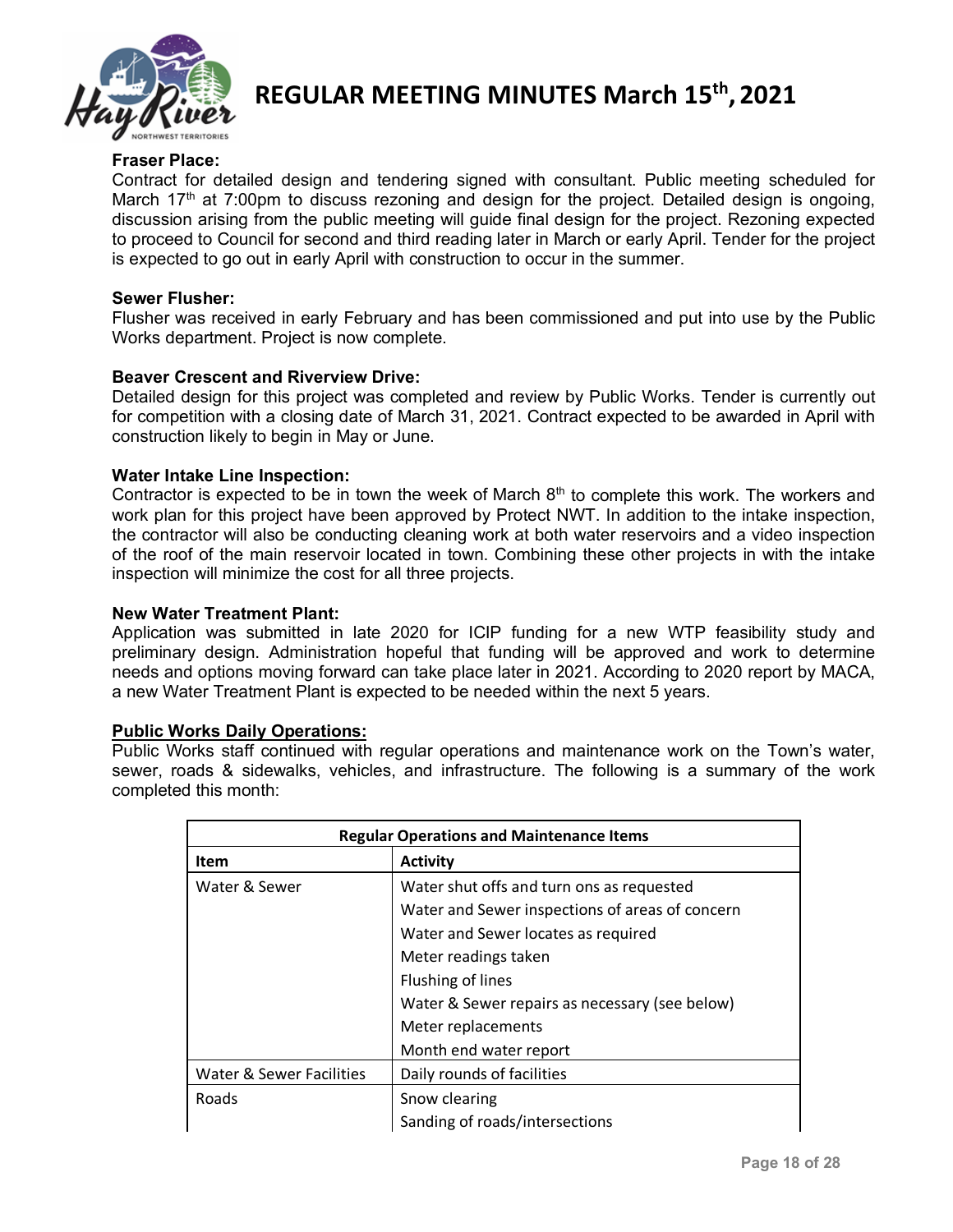

|       | Sign repairs                        |
|-------|-------------------------------------|
|       | New sign installation               |
| Other | Regular fleet maintenance & repairs |
|       | <b>Funerals</b>                     |

On Tuesday, February 2<sup>nd</sup> the Public Works department received notification of a major water line break on Riverview Drive near the schools. This break was a significant break which required shutting off water to the schools in order to complete the necessary repairs. The break resulted in a large quantity of water flowing into the ravine in the area. The break was isolated, and the flow controlled. Due to severe weather conditions and the decision to avoid affecting the water supply in the schools during school days, the repair work was delayed but did get completed on the weekend of February 13<sup>th</sup>.

# **Solid Waste Facility Operations:**

The Town's Solid Waste Facility continued regular operations and monitoring activities throughout the month. No significant issues to note with current landfill operations. The new water licence will likely lead to some minor changes in both operations and infrastructure at the Solid Waste Facility.

#### **Water Licence Activities:**

Regular monitoring programs continue as per the requirements of the Town's water licence.

The Town's new water licence (MV2019L3-0010) was signed off by the Minister of Environment and Natural Resources on January 14, 2021. The new water licence went into effect on January 31, 2021.

Administration is working with the project consultant to determine which requirements of the new licence will be done in-house and which will be done through the consultant. Minor report edits expected to be completed in March/April with more significant work expected this summer.

#### **Planning & Zoning:**

0 Development Permits and 0 Building Permits have been approved for February 2021. In the month of February 2020, there were 5 Development Permits and 2 Building Permits signed out.

Inspections of current building projects were completed throughout the month as well as work on the ongoing rezoning applications.

#### **COUNCIL POLICY / STRATEGY OR GOAL:**

N/A

### **APPLICABLE LEGISLATION, BYLAWS, STUDIES, PLANS:**

**- Mackenzie Valley Land and Water Board Town of Hay River License #MV2009L3-0005 - Bylaw 1812 Zoning and Building Bylaw**

#### **FINANCIAL IMPLICATIONS:**

N/A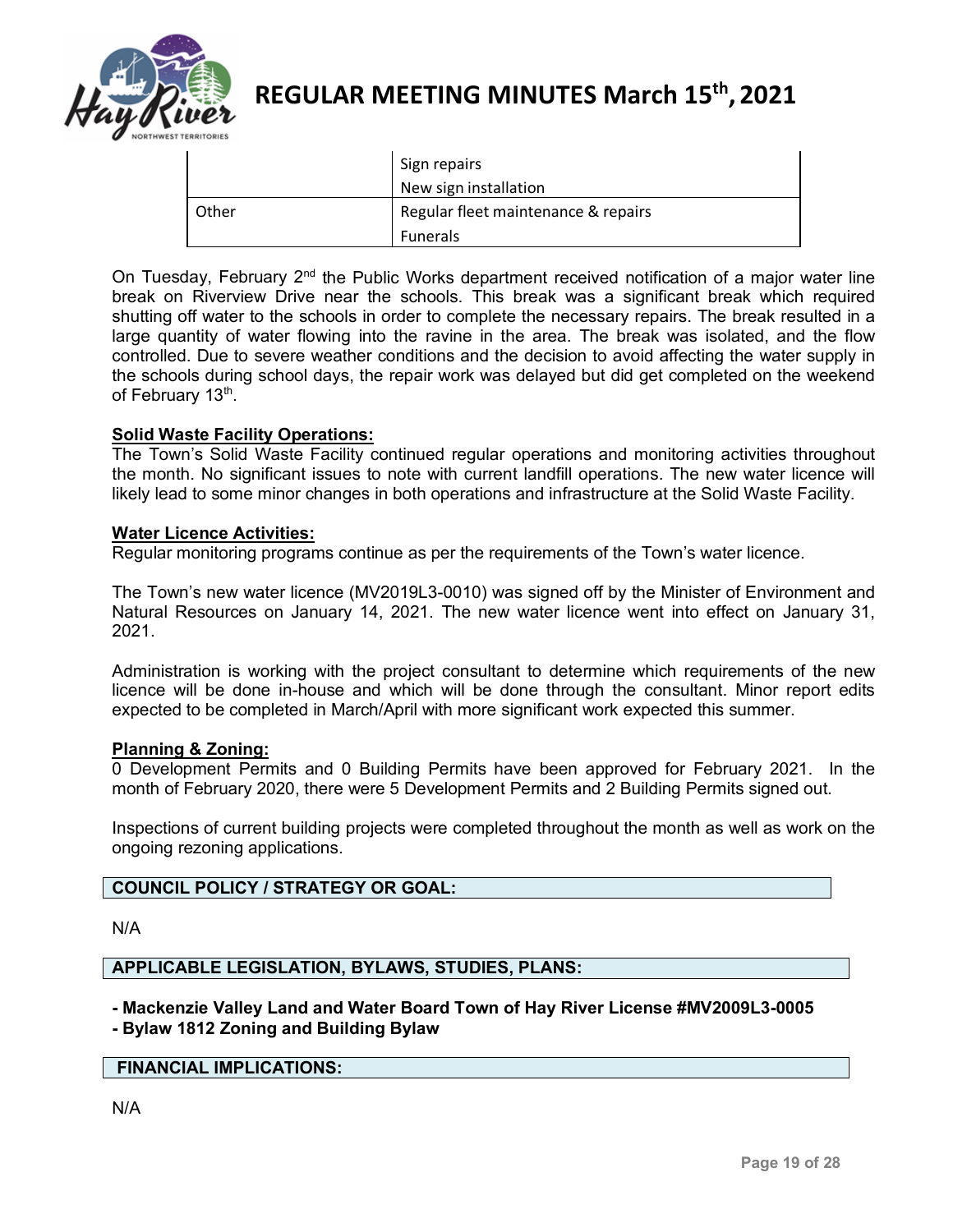

## **ALTERNATIVES TO RECOMMENDATIONS:**

N/A

### **ATTACHMENTS:**

N/A

**Prepared by:** Mike Auge **Reviewed by:** Glenn Smith **Prepared by:** Clenn Smith **Director of Public Works** Director of Public Works

March 3, 2021 March 4, 2021

e. Recreation Monthly Report for February

### **RECOMMENDATION:**

# **#21-081 MOVED BY: CLLR DUFORD SECONDED BY: CLLR WILLOWS**

**THAT THE COUNCIL OF THE TOWN OF HAY RIVER accepts the report entitled "Recreation and Community Services Monthly Report" for February 2021 as presented.**

**CARRIED**

## **BACKGROUND:**

**Recreational Programming**

# Operational Updates

No significant changes were made to Covid-19 guidelines in February. Department of Recreation staff remain in communication with GNWT Environmental Health officials and local recreation partners for all Covid-19 guidelines and allowances.

#### Fitness Programming

Fitness programming continues to be well received and attended. Minimum registration numbers are maintained for all offerings and attendance to classes averages at approximately 5 people per class. A second certified yoga instructor was added to THR's team of fitness contractors and volunteers. *Yoga for Strength* classes are now included in the weekly schedule, with initial interest and feedback being positive. Spin classes remain the most popular and consistent fitness offering. While kickboxing isn't as popular, its participants are dedicated, and new people are showing interest and trying out the classes.

#### Youth Programming

The focus of youth programming continues to be on regular and affordable after school programming. THR's After-School Club is a prime example and a resounding success. Additional casual employees' staff have been hired for the program, given the consistent numbers and interest from local families. Full-day activities were offered during the last week of February, in order to offer a service to families during school professional development days. Participants attended the program form 8:00 am  $-$  5:30 pm every day with on site lunch supervisions also provided. Future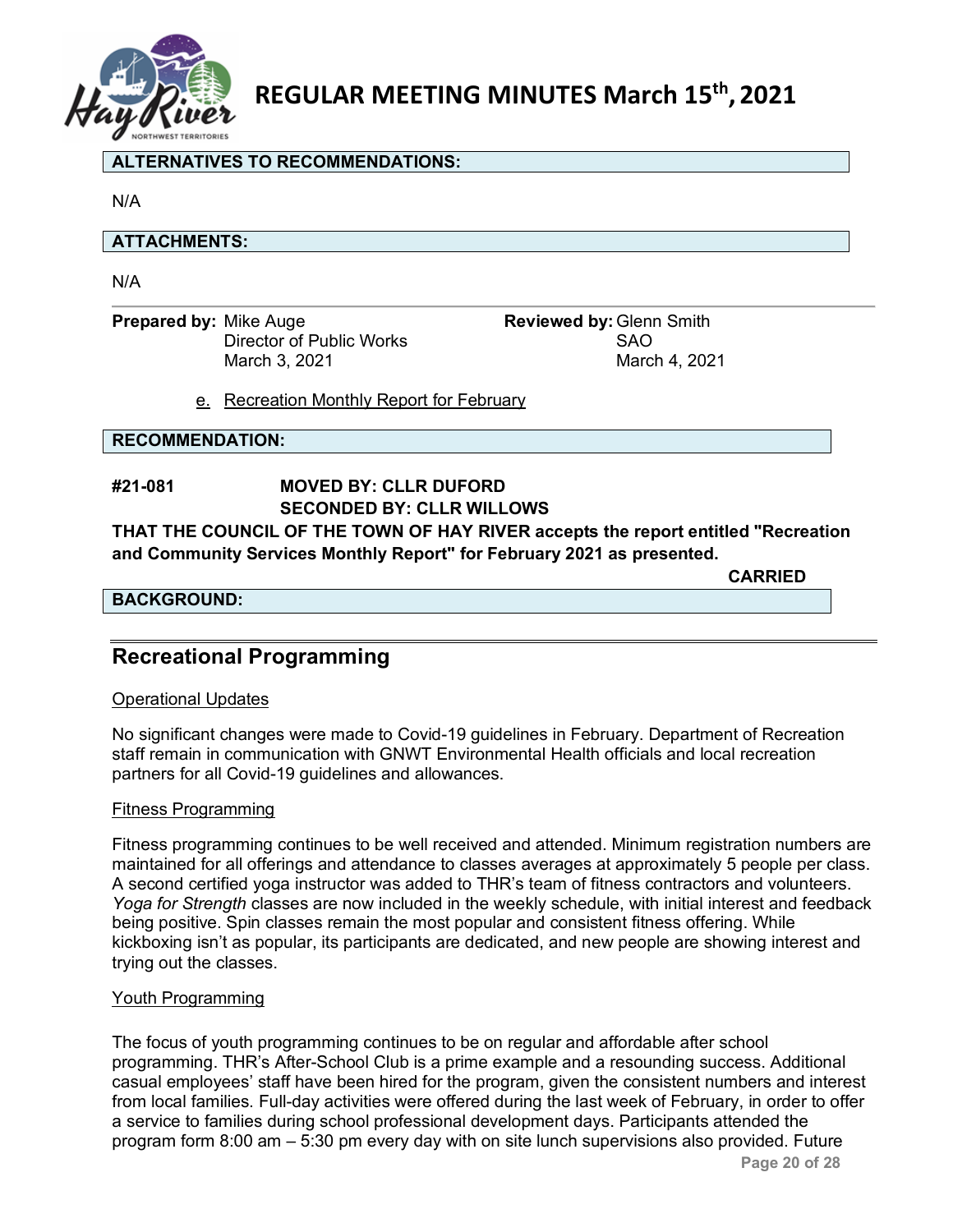

youth programming calendars and offerings will be planned around school closures and vacations like spring break.

# Community Programming

THR received confirmation of \$33 500 in funding from the United Way and GNWT to support after school and stay and play programming. Funding will help offset wages and administrative costs associated with the programs. Equipment will also be purchased to increase and diversify safe and low-cost physical activities that are available to local youth.

February's *Full-Moon Snowshoe* coincided with very cold weather and only 2 in attendance. The activity still went forward, despite low attendance numbers and the cold. Another full-moon snowshoe is scheduled for March, weather permitting.



#### Recreation Programming Statistics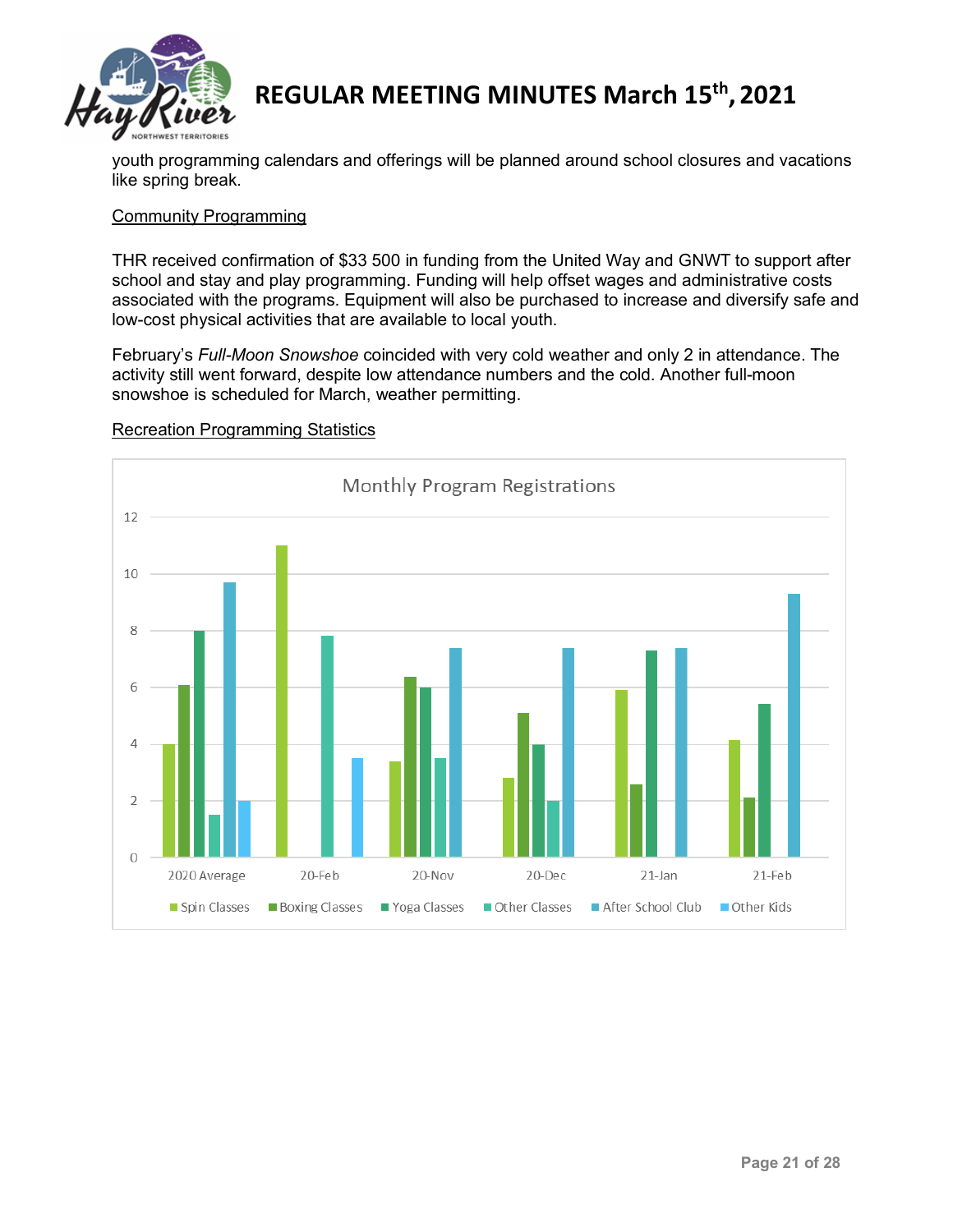



# **Aquatics**

# Attendance and Swimmer Statistics

Swimmer statistics increased for most categories in February, with family swim times remaining the most attended blocks. Lane, youth and private rental swim block statistics all increased to their highest monthly attendance since the pool reopened in November 2020. Family swim numbers were down compared to December and January but remain statistically comparable, especially when holiday season increases are considered. THR staff were expecting school and daycare bookings to increase in February, but Covid-19 restrictions and best practices continue to restrict activities for those groups.

THR's Aquatic Supervisor has reached out to the South Slave's Environmental Health to confirm scheduling and special event options that could increase numbers and/or better meet the needs of HR residents. A pool use survey has also been prepared to help determine how programming and schedules should be adjusted to better meet community needs. The survey will be posted to THR's social media pages shortly. Paper copies will also be available at the customer service desk.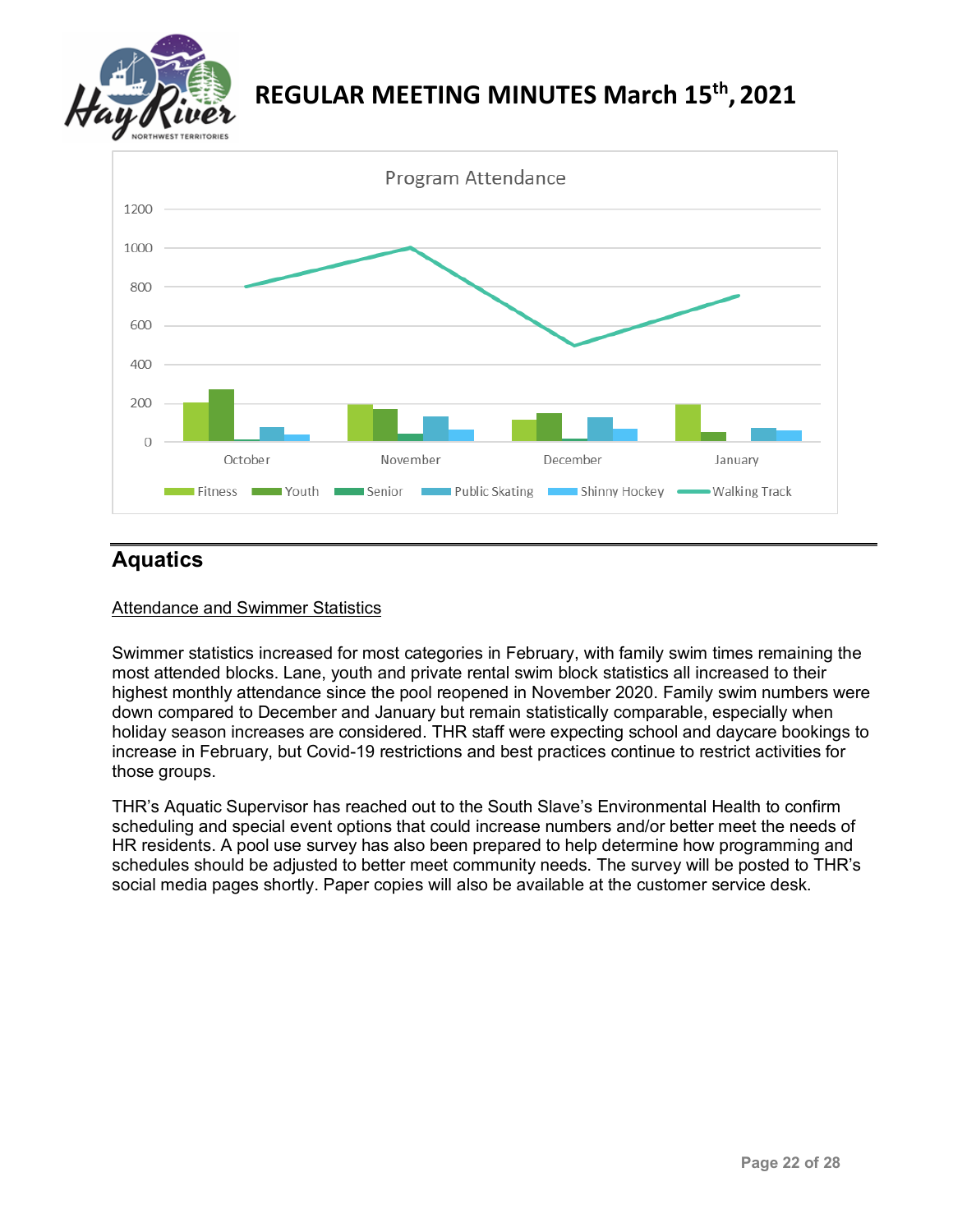





# Swimming Lessons

The Department of Recreation received approval to resume swimming lessons from the Office of the Chief Public Health Officer. Lesson format and schedules will be communicated shortly, with instruction expected to resume in March. THR's Aquatic Supervisor is in communication with the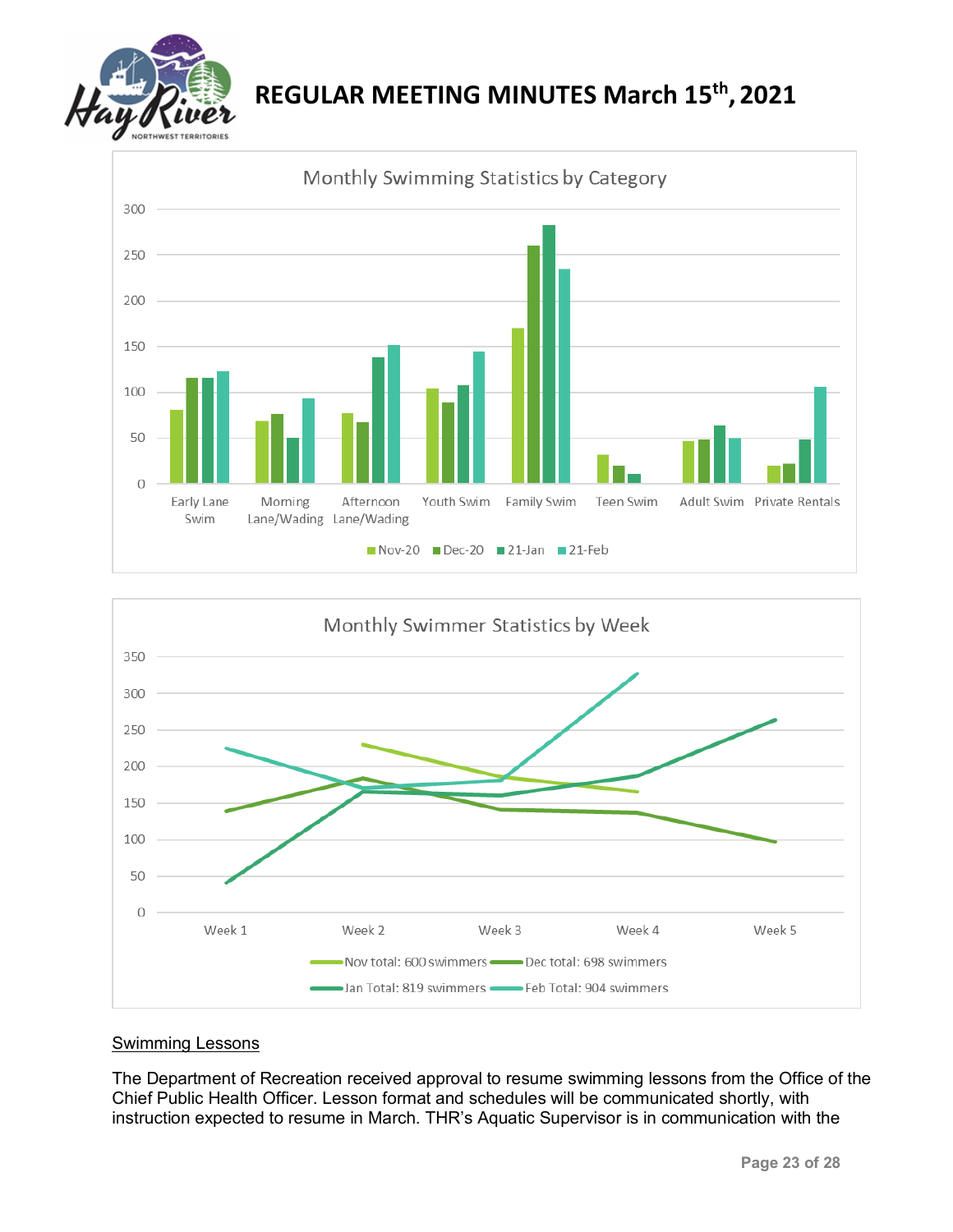

South Slave's Environmental Health Officer to ensure compliance with Covid-19 guidelines and best practices.

# Aquatics Staff and Training

THR's Aquatics division has maintained a complete staff roster since resuming operations in November 2020. Staffing allows the Don Stewart Aquatic Centre to remain open 7 days per week with early bird and evening adult swims available Monday to Friday.

Swimming lesson instructor training is being scheduled in April, with the goal of increasing the number of instructors on staff to offer more lessons. THR currently has 3 staff members certified to teach swimming lessons.

# **Facilities and Maintenance**

Aurora Ford Arena and Don Stewart Aquatic Centre:

- Maintenance:
	- $\circ$  Air handler and ice plant cold weather issues resolved in February;
	- o Cavitating pump and glycol levels in ice plant heat recovery loop remains unresolved – pump may require rebuild;
	- o Intrusion alarm system trouble shooting via contractor services system expected to be repaired and fully operational in early March;
	- $\circ$  Replacement heater motor installed in aquatic centre hallway;<br>  $\circ$  Annual ice plant shutdown scheduled for April 5<sup>th</sup>, accommoda
	- Annual ice plant shutdown scheduled for April  $5<sup>th</sup>$ , accommodating for Alberta contractor's Covid-19 travel and isolation requirements;
	- o Snow removal required on aquatic centre lobby roof due to small leaks;
		- Further investigation and repairs required in spring/summer 2021;
	- $\circ$  Department of Recreation tractor required new hydraulic pump and repairs;
	- o Janitorial contract ongoing with additional Covid-19 cleaning and routines;<br>additional contractor fees at Hay River Curling Club's cost:
		- additional contractor fees at Hay River Curling Club's cost;
	- $\circ$  Weekly ice taps and ice edging performed as part of weekly ice maintenance;
	- $\circ$  Snow and ice clearing at Community Centre and VIC parking lots and sidewalks;
- Improvements:
	- $\circ$  Pool pumps conversion RFQ awarded to Stittco Utilities 4 bids received;
	- $\circ$  Aquatic centre LED lighting conversion RFQ awarded to Mackenzie Elec. 1 bid;<br> $\circ$  New automated chlorine feeding system installed for the hot tub, with pool system
	- New automated chlorine feeding system installed for the hot tub, with pool system to be converted in early March;
	- o \$35 000 in conferencing equipment ordered as part of CANNOR *Enhancing Community Tourism Opportunities* contribution agreement;
	- $\circ$  Community Hall counter-top and sink installed and functioning minor changes required to accommodate electrical outlet;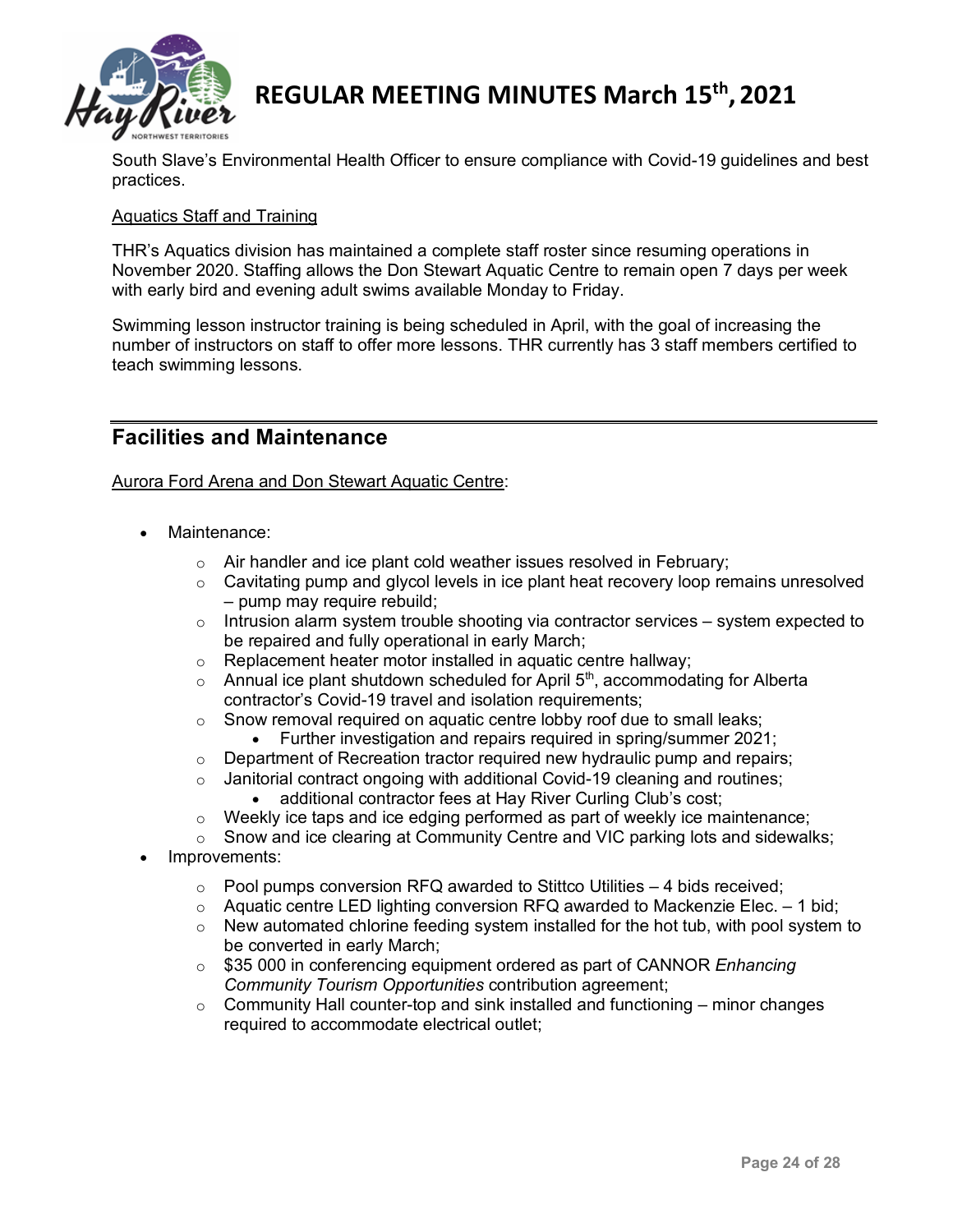

Outdoor sport fields and assets:

- 2021 THR flower supply RFQ awarded to *Roots and Ruminants* of Fort Smith 4 bids;
- Garbage emptied regularly in downtown core no other maintenance of greenspaces required in February;
- Maintenance: No maintenance required for sports fields in February;
- Outdoor rink maintenance less frequent in February due to cold weather conditions.
- Occasional contractor support required for Old Town rink and/or heavy snowfalls.

# **APPLICABLE LEGISLATION, BYLAWS, STUDIES, PLANS:**

N/A

#### **FINANCIAL IMPLICATIONS:**

N/A

### **ALTERNATIVES TO RECOMMENDATIONS:**

N/A

# **ATTACHMENTS:**

**Prepared by: Reviewed by: Reviewed by: Reviewed by:** Stephane Millette Glenn Smith Director Recreation and Community Services SAO Date: March 3<sup>rd</sup>, 2021 **Date: March 3<sup>rd</sup>, 2021** 

# f. Un-Surveyed Commissioners Land Lease Application

#### **RECOMMENDATION:**

# **#21-081 MOVED BY: CLLR WILLOWS SECONDED BY: CLLR DUFORD**

**THAT THE COUNCIL OF THE TOWN OF HAY RIVER request Administration to apply to the Government of the Northwest Territories for a Headlease for the Un-surveyed parcel of land (as per attached sketch) located along MacKenzie Highway 2, between Market Gardens and NFTI, for the purpose of subleasing to Marc Benoit.**

**CARRIED**

#### **BACKGROUND:**

The Town received an application from Marc Benoit to sublease an approximate 147.83 acres (59.83 hectares) parcel of Commissioners land, located along Mackenzie Highway 2, between Market Gardens and Northern Farm Training Institute (NFTI), as per attached sketch. The purpose of the sublease is to develop an agricultural land and other uses such as forage corps (hay), or grazing.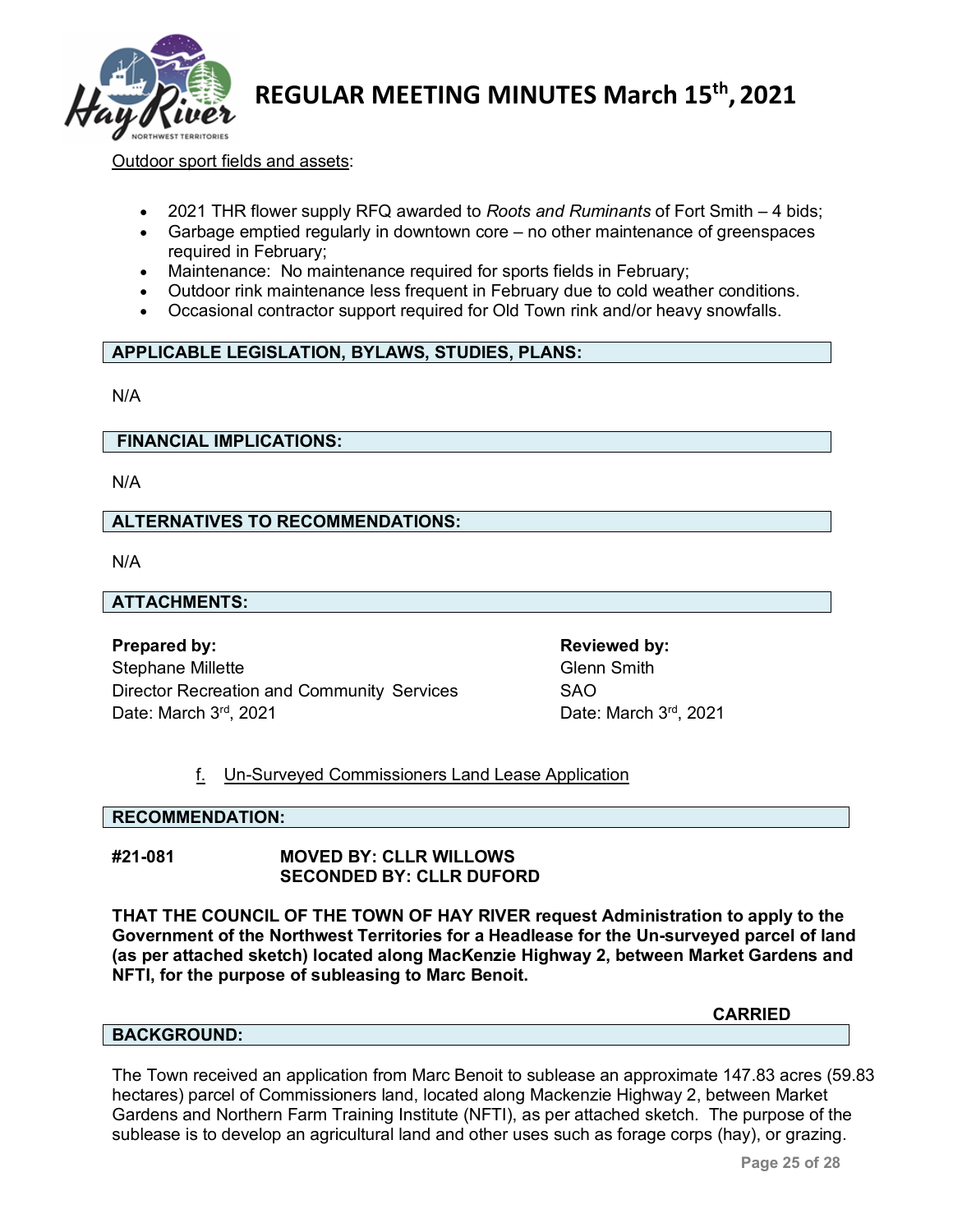

Further details of the propose use of the land are explained on the attached letter/development proposal from Mark Benoit, Operator/Owner of Benoit Farms.

Dept. of Lands, Fort Smith confirmed that the subject parcel of land can be applied for as per email that states:

*"the parcel of land in question is untenured Commissioner's Land and is not part of a land withdrawal, which indicates that the land could be applied for".*

This area is identified in the Town's 2014 Agricultural Plan as a parcel "Oxbow" for agricultural development. Extract: "Out of the approximate 120 acres, only 56 acres appear to be Class 3 soil and therefore of primary interest for agriculture. As like NFTI, the upper regions may be more suitable for other uses"

# **COUNCIL POLICY / STRATEGY OR GOAL:**

2014 Agricultural Plan

### **APPLICABLE LEGISLATION, BYLAWS, STUDIES, PLANS:**

Land Administration Bylaw Certified Assessment Roll

# **FINANCIAL IMPLICATIONS:**

- Town to pay GNWT for Annual Head Lease fee set by GNWT.
- Sub Tenant (M. Benoit) to pay to the Town annually the following:
	- 1). Lease Fees = 5,190.00\* (est.) Commissioner's land *"lease fees for agricultural land shall be five (5%) of the Assessed value per annum"* as per Land Administration Bylaw; and
	- 2). Property Tax = \$1455.79\* Based on 2020 Mill rate bylaw and property class as 11-Rural Agricultural

\* Amounts are based on the estimated Land (only) Assessed Value of 103,800 provided by Department of Assessment, MACA, GNWT.

# **ALTERNATIVES TO RECOMMENDATIONS:**

- 1. Do nothing
- 2. Town apply for title to land and subdivide for agricultural use.

#### **ATTACHMENTS:**

• Sketch of subject parcel of land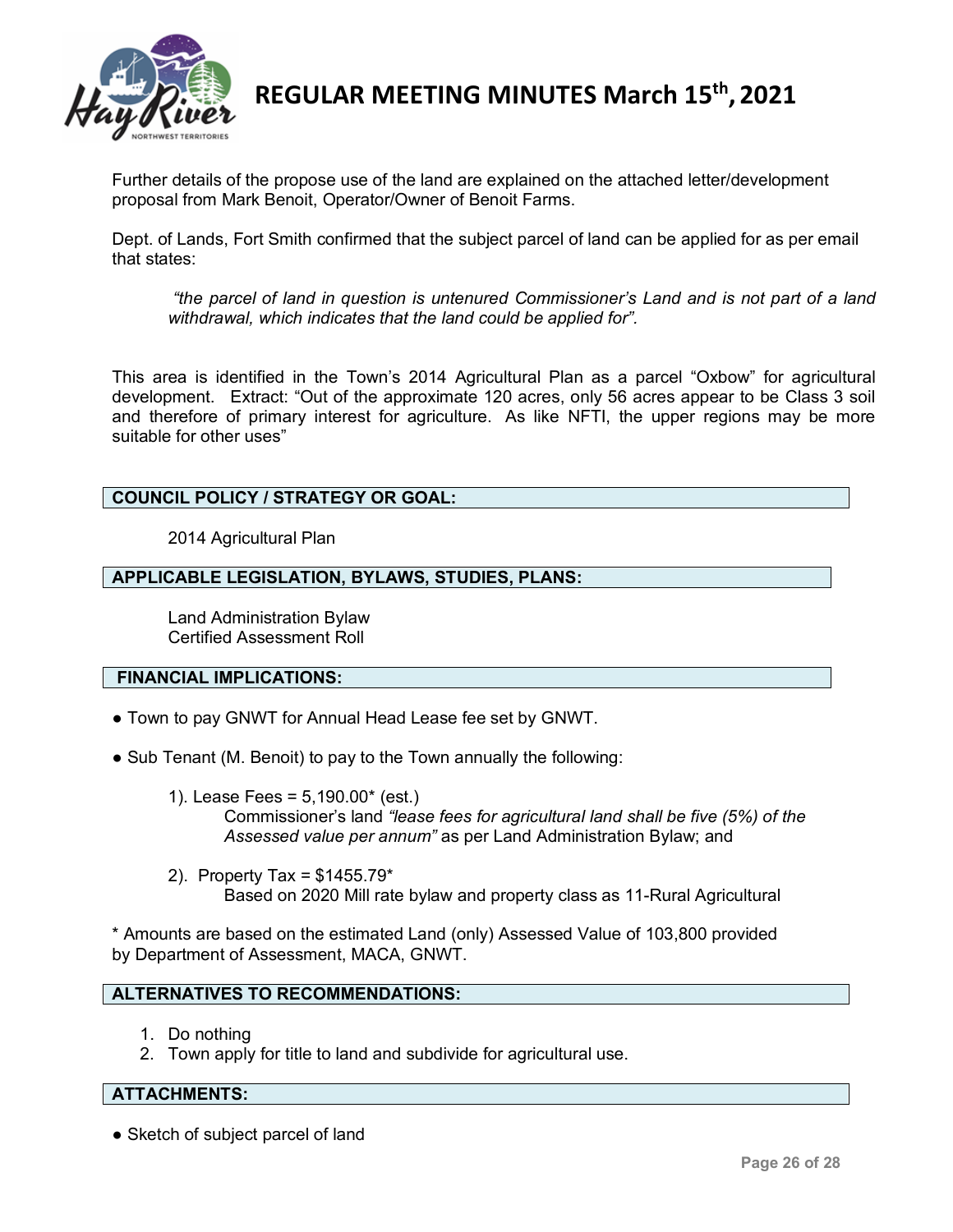

• Mark Benoit application and propose use of land

Prepared by: Reviewed by: Sam Mugford<br>Director of Finance & Administration<br>Channel Senior Administrative Officer Director of Finance & Administration Senior Administrative Corrector of Finance & Administration<br>
Date: 15 February 2021 Date: 15 February 2021

g. Excused Absence

#### **RECOMMENDATION:**

#### **#21-083 MOVED BY: CLLR DEPUTY MAYOR BOUCHARD SECONDED BY: CLLR DUFORD**

**THAT THE COUNCIL OF THE TOWN OF HAY RIVER excuses Councillor Anderson from the Standing Committee of Council, Monday, March 8th, 2021.**

**BACKGROUND:**

Councillor Anderson have asked to be excused from the Standing Committee of Council, Monday, March 8<sup>th</sup>

**COUNCIL POLICY / STRATEGY OR GOAL:**

N/A

# **APPLICABLE LEGISLATION, BYLAWS, STUDIES, PLANS:**

N/A

# **FINANCIAL IMPLICATIONS:**

N/A

# **ALTERNATIVES TO RECOMMENDATIONS:**

N/A

# **ATTACHMENTS:**

N/A

**Prepared by: Reviewed** by: Stacey Barnes Council Administrator Date: March 8<sup>th</sup>, 2021

**CARRIED**